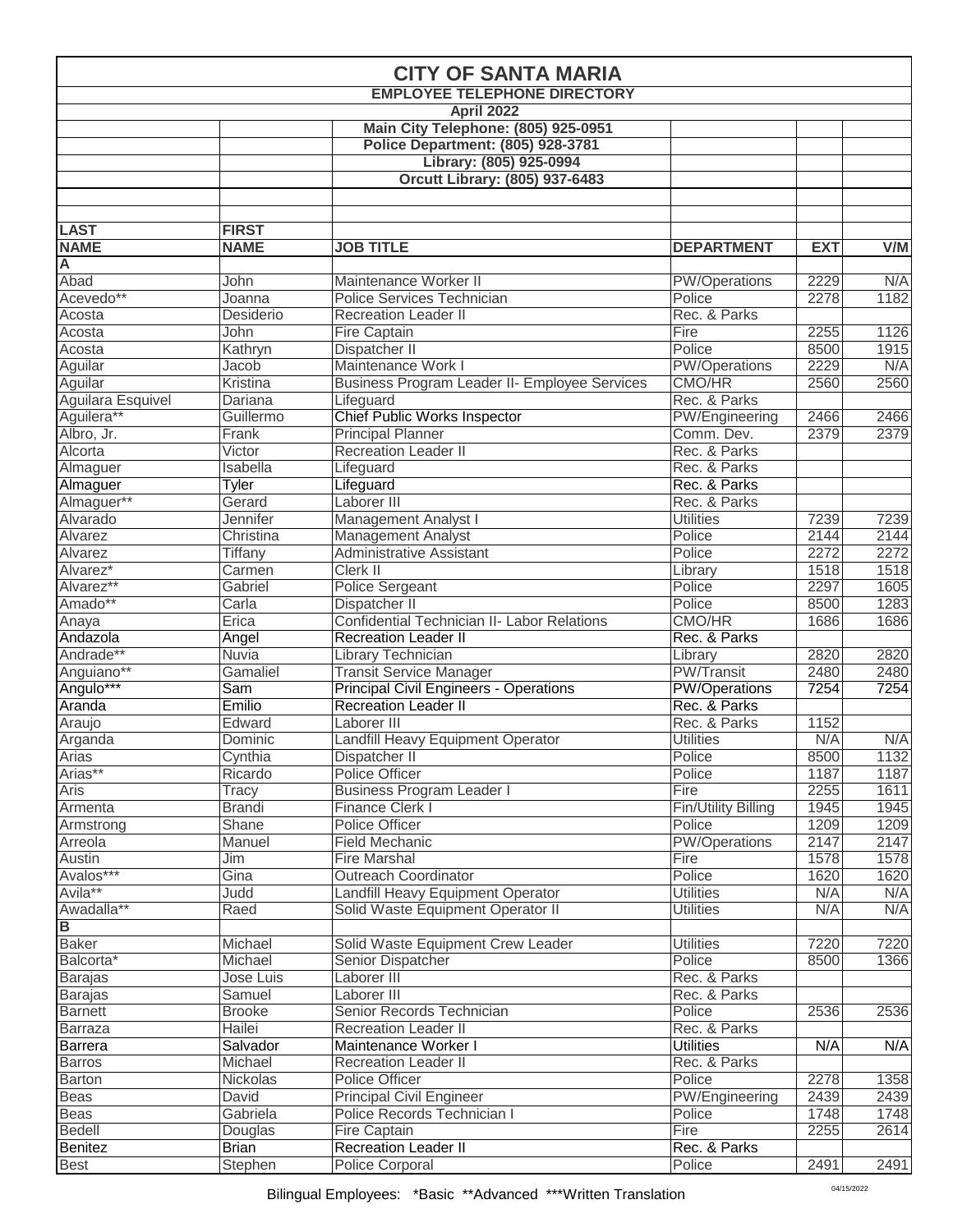| <b>NAME</b><br><b>JOB TITLE</b><br><b>EXT</b><br>V/M<br><b>DEPARTMENT</b><br>2255<br>Bettencourt<br><b>Fire Captain</b><br>Fire<br>1100<br>James<br>1523<br>1523<br><b>Bjornstad</b><br>Tom<br>Librarian I<br>Library<br>2247<br><b>Blanco</b><br><b>Facility Specialist II (Events)</b><br>Rec. & Parks<br>2247<br>Jeanette<br><b>Blank</b><br>PW/Operations<br><b>NONE</b><br><b>NONE</b><br>Michael<br><b>Equipment Mechanic II</b><br><b>Boland</b><br>Discpatcher I<br>Police<br>8500<br>1942<br>Meghan<br>Police<br>2278<br>1347<br>Boland*<br><b>Police Officer</b><br>Matthew<br><b>Booth</b><br>Office Assistant I<br>Police<br>2248<br>2248<br>Coral<br>CMO/IT<br>2238<br>2238<br>Bouwmeester<br>Andrew<br><b>Systems Analyst II</b><br><b>Brady</b><br>CMO/IT<br>2454<br>2454<br>Craig<br>Senior Systems Analyst<br>Fire<br>2255<br>1644<br><b>Bramsen</b><br><b>Scott</b><br>Fire Engineer<br>1155<br>Police<br><b>Brannon</b><br>Senior Dispatcher<br>8500<br>Laura<br>Lifeguard<br>Rec. & Parks<br><b>Bravo</b><br>Anaisa<br>Bravo***<br><b>Regulatory Compliance Specialist</b><br><b>Utilities</b><br>7218<br>7218<br>Antonio<br>William<br><b>Recreation Leader II</b><br>Rec. & Parks<br>Brennan<br>Brice*<br><b>Police Officer</b><br>Police<br>1261<br>Andrew<br>1261<br>Rec. & Parks<br>Colton<br>2260<br><b>Brickey</b><br><b>Recreation Leader II</b><br>1508<br>1508<br>Stacy<br><b>Brigman</b><br>Librarian I<br>Library<br><b>Britton-Holland</b><br>2254<br>2254<br>Librarian III<br>Joanne<br>Library<br><b>Brown</b><br>Ethan<br>Police Officer<br>1922<br>Police<br>1922<br><b>Brown</b><br>Rec. & Parks<br>Laborer III<br>Grayelynn<br><b>Park Services Officer</b><br><b>Bryant</b><br>Rec. & Parks<br>Cory<br>Sean<br>2255<br>1370<br>Buczynski<br>Fire Engineer<br>Fire<br>Burgos**<br>Water System Operator I<br><b>Utilities</b><br>7421<br>N/A<br>Martin<br><b>Burkett</b><br>Cristal<br>Criminalistics Technician II<br>Police<br>1217<br>1217<br>$\overline{\mathsf{c}}$<br>Julio<br><b>Recreation Leader II</b><br>Rec. & Parks<br><b>Alice</b><br>2321<br>2321<br>Secretary<br>Library<br><b>Mike</b><br>Fire<br>2255<br>Canales<br>Fire Fighter<br>2640<br>N/A<br>Candelario<br>Sandro<br><b>Utilities</b><br>N/A<br>Water System Operator I<br><b>Nikolas</b><br>Fire<br>2255<br>1749<br>Cannon<br>Fire Fighter<br><b>Utilities</b><br>N/A<br>Cano*<br>Solid Waste Equipment Operator I<br>N/A<br>Jesse<br><b>Utilities</b><br>7212<br>7212<br>Cantu<br>Heriberto<br>Solid Waste Manager<br><b>Facility Specialist II</b><br>Rec. & Parks<br>Cardenes<br>Cristian<br>Cardona**<br><b>Utilities</b><br>N/A<br>Fabian<br>Landfill Heavy Equipment Operator<br>N/A<br>Carlson<br>Rachel<br>Lifeguard<br>Rec. & Parks<br>Police Officer<br>Caro-Magallon**<br>Police<br>2278<br>1304<br>Jesus<br>2278<br>1348<br>Carrasco**<br>Rafael<br>Police<br><b>Police Officer</b><br>1519<br>1519<br>Delfino, Jr.<br>Clerk II<br>Carreras<br>Library<br>Casavantes<br>Candida<br><b>Office Assistant II</b><br>Police<br>2413<br>2413<br>Police<br>2297<br>Casey<br><b>Police Sergeant</b><br>1262<br>Scott<br><b>Regulatory Compliance Specialist</b><br>Casey<br>Sean<br><b>Utilities</b><br>7246<br>7246<br>Code Enforcement Supervisor<br><b>City Attorney</b><br>2420<br>2333<br>Castaing<br>Joylyn<br>Maintenance Worker I<br>2353<br>Castillo<br>David D.<br>Rec. & Parks<br>Castillo<br>Debbie<br><b>Assistant Clerk - Office</b><br>Dimitry<br><b>Recreation Leader II</b><br>Rec. & Parks<br>Castillo<br>Castrellon<br>Rec. & Parks<br>Adrian<br><b>Recreation Leader II</b><br>Michael<br>Laborer III<br>Rec. & Parks<br>Castrellon<br>Victoria<br><b>Recreation Leader II</b><br>Rec. & Parks<br>Castro<br>Castro**<br>Police<br>1679<br>Ricardo<br><b>Police Officer</b><br>2297<br>Cazares**<br>Police<br>1319<br>Rocio<br>Police Officer<br>1319<br>Police<br>2278<br>Cervantes**<br>Alejandra<br>Police Services Technician<br>1167<br>Rec. & Parks<br>Chavez<br>Fernando<br><b>Security Aide</b><br>2255<br>1130<br>Chavis<br>Christopher<br>Fire Engineer<br>Fire<br>Cheadle<br>1668<br>Kristin<br><b>Business Program Leader</b><br>Library<br>1668<br>CMO/IT<br>Cheeves<br>Eric<br><b>Systems Analyst II</b><br>2456<br>2456<br>2278<br>Calvin<br>Police Officer<br>Police<br>2473<br><b>Matthew</b><br>Fire Captain<br>Fire<br>2255<br>1101<br><b>Consultant III- Labor Relations</b><br>CMO/HR<br>2394<br>2394<br>Lisa<br>Scott<br><b>Special Districts Supervisor/ANNEX</b><br>Rec. & Parks<br>2346<br>2346<br>2278<br>1364<br>Rocco<br>Police Officer<br>Police<br>Clayburg**<br>2547<br>2547<br><b>Fire Battalion Chief</b><br>Fire<br>Anthony<br>2337<br><b>Fire Battalion Chief</b><br>Fire<br>2337<br>Clayton<br>Jim<br><b>Beth</b><br>Deputy City Clerk<br>Cleary<br><b>City Clerk's Office</b><br>2305<br>2305 | <b>LAST</b> | <b>FIRST</b> |  |  |
|----------------------------------------------------------------------------------------------------------------------------------------------------------------------------------------------------------------------------------------------------------------------------------------------------------------------------------------------------------------------------------------------------------------------------------------------------------------------------------------------------------------------------------------------------------------------------------------------------------------------------------------------------------------------------------------------------------------------------------------------------------------------------------------------------------------------------------------------------------------------------------------------------------------------------------------------------------------------------------------------------------------------------------------------------------------------------------------------------------------------------------------------------------------------------------------------------------------------------------------------------------------------------------------------------------------------------------------------------------------------------------------------------------------------------------------------------------------------------------------------------------------------------------------------------------------------------------------------------------------------------------------------------------------------------------------------------------------------------------------------------------------------------------------------------------------------------------------------------------------------------------------------------------------------------------------------------------------------------------------------------------------------------------------------------------------------------------------------------------------------------------------------------------------------------------------------------------------------------------------------------------------------------------------------------------------------------------------------------------------------------------------------------------------------------------------------------------------------------------------------------------------------------------------------------------------------------------------------------------------------------------------------------------------------------------------------------------------------------------------------------------------------------------------------------------------------------------------------------------------------------------------------------------------------------------------------------------------------------------------------------------------------------------------------------------------------------------------------------------------------------------------------------------------------------------------------------------------------------------------------------------------------------------------------------------------------------------------------------------------------------------------------------------------------------------------------------------------------------------------------------------------------------------------------------------------------------------------------------------------------------------------------------------------------------------------------------------------------------------------------------------------------------------------------------------------------------------------------------------------------------------------------------------------------------------------------------------------------------------------------------------------------------------------------------------------------------------------------------------------------------------------------------------------------------------------------------------------------------------------------------------------------------------------------------------------------------------------------------------------------------------------------------------------------------------------------------------------------------------------------------------------------------------------------------------------------------------------------------------------------------------------------------------------------------------------------------------------------------------------------------------------------------------------------------------------------------------------------------------------------------|-------------|--------------|--|--|
|                                                                                                                                                                                                                                                                                                                                                                                                                                                                                                                                                                                                                                                                                                                                                                                                                                                                                                                                                                                                                                                                                                                                                                                                                                                                                                                                                                                                                                                                                                                                                                                                                                                                                                                                                                                                                                                                                                                                                                                                                                                                                                                                                                                                                                                                                                                                                                                                                                                                                                                                                                                                                                                                                                                                                                                                                                                                                                                                                                                                                                                                                                                                                                                                                                                                                                                                                                                                                                                                                                                                                                                                                                                                                                                                                                                                                                                                                                                                                                                                                                                                                                                                                                                                                                                                                                                                                                                                                                                                                                                                                                                                                                                                                                                                                                                                                                                                            | <b>NAME</b> |              |  |  |
|                                                                                                                                                                                                                                                                                                                                                                                                                                                                                                                                                                                                                                                                                                                                                                                                                                                                                                                                                                                                                                                                                                                                                                                                                                                                                                                                                                                                                                                                                                                                                                                                                                                                                                                                                                                                                                                                                                                                                                                                                                                                                                                                                                                                                                                                                                                                                                                                                                                                                                                                                                                                                                                                                                                                                                                                                                                                                                                                                                                                                                                                                                                                                                                                                                                                                                                                                                                                                                                                                                                                                                                                                                                                                                                                                                                                                                                                                                                                                                                                                                                                                                                                                                                                                                                                                                                                                                                                                                                                                                                                                                                                                                                                                                                                                                                                                                                                            |             |              |  |  |
|                                                                                                                                                                                                                                                                                                                                                                                                                                                                                                                                                                                                                                                                                                                                                                                                                                                                                                                                                                                                                                                                                                                                                                                                                                                                                                                                                                                                                                                                                                                                                                                                                                                                                                                                                                                                                                                                                                                                                                                                                                                                                                                                                                                                                                                                                                                                                                                                                                                                                                                                                                                                                                                                                                                                                                                                                                                                                                                                                                                                                                                                                                                                                                                                                                                                                                                                                                                                                                                                                                                                                                                                                                                                                                                                                                                                                                                                                                                                                                                                                                                                                                                                                                                                                                                                                                                                                                                                                                                                                                                                                                                                                                                                                                                                                                                                                                                                            |             |              |  |  |
|                                                                                                                                                                                                                                                                                                                                                                                                                                                                                                                                                                                                                                                                                                                                                                                                                                                                                                                                                                                                                                                                                                                                                                                                                                                                                                                                                                                                                                                                                                                                                                                                                                                                                                                                                                                                                                                                                                                                                                                                                                                                                                                                                                                                                                                                                                                                                                                                                                                                                                                                                                                                                                                                                                                                                                                                                                                                                                                                                                                                                                                                                                                                                                                                                                                                                                                                                                                                                                                                                                                                                                                                                                                                                                                                                                                                                                                                                                                                                                                                                                                                                                                                                                                                                                                                                                                                                                                                                                                                                                                                                                                                                                                                                                                                                                                                                                                                            |             |              |  |  |
|                                                                                                                                                                                                                                                                                                                                                                                                                                                                                                                                                                                                                                                                                                                                                                                                                                                                                                                                                                                                                                                                                                                                                                                                                                                                                                                                                                                                                                                                                                                                                                                                                                                                                                                                                                                                                                                                                                                                                                                                                                                                                                                                                                                                                                                                                                                                                                                                                                                                                                                                                                                                                                                                                                                                                                                                                                                                                                                                                                                                                                                                                                                                                                                                                                                                                                                                                                                                                                                                                                                                                                                                                                                                                                                                                                                                                                                                                                                                                                                                                                                                                                                                                                                                                                                                                                                                                                                                                                                                                                                                                                                                                                                                                                                                                                                                                                                                            |             |              |  |  |
|                                                                                                                                                                                                                                                                                                                                                                                                                                                                                                                                                                                                                                                                                                                                                                                                                                                                                                                                                                                                                                                                                                                                                                                                                                                                                                                                                                                                                                                                                                                                                                                                                                                                                                                                                                                                                                                                                                                                                                                                                                                                                                                                                                                                                                                                                                                                                                                                                                                                                                                                                                                                                                                                                                                                                                                                                                                                                                                                                                                                                                                                                                                                                                                                                                                                                                                                                                                                                                                                                                                                                                                                                                                                                                                                                                                                                                                                                                                                                                                                                                                                                                                                                                                                                                                                                                                                                                                                                                                                                                                                                                                                                                                                                                                                                                                                                                                                            |             |              |  |  |
|                                                                                                                                                                                                                                                                                                                                                                                                                                                                                                                                                                                                                                                                                                                                                                                                                                                                                                                                                                                                                                                                                                                                                                                                                                                                                                                                                                                                                                                                                                                                                                                                                                                                                                                                                                                                                                                                                                                                                                                                                                                                                                                                                                                                                                                                                                                                                                                                                                                                                                                                                                                                                                                                                                                                                                                                                                                                                                                                                                                                                                                                                                                                                                                                                                                                                                                                                                                                                                                                                                                                                                                                                                                                                                                                                                                                                                                                                                                                                                                                                                                                                                                                                                                                                                                                                                                                                                                                                                                                                                                                                                                                                                                                                                                                                                                                                                                                            |             |              |  |  |
|                                                                                                                                                                                                                                                                                                                                                                                                                                                                                                                                                                                                                                                                                                                                                                                                                                                                                                                                                                                                                                                                                                                                                                                                                                                                                                                                                                                                                                                                                                                                                                                                                                                                                                                                                                                                                                                                                                                                                                                                                                                                                                                                                                                                                                                                                                                                                                                                                                                                                                                                                                                                                                                                                                                                                                                                                                                                                                                                                                                                                                                                                                                                                                                                                                                                                                                                                                                                                                                                                                                                                                                                                                                                                                                                                                                                                                                                                                                                                                                                                                                                                                                                                                                                                                                                                                                                                                                                                                                                                                                                                                                                                                                                                                                                                                                                                                                                            |             |              |  |  |
|                                                                                                                                                                                                                                                                                                                                                                                                                                                                                                                                                                                                                                                                                                                                                                                                                                                                                                                                                                                                                                                                                                                                                                                                                                                                                                                                                                                                                                                                                                                                                                                                                                                                                                                                                                                                                                                                                                                                                                                                                                                                                                                                                                                                                                                                                                                                                                                                                                                                                                                                                                                                                                                                                                                                                                                                                                                                                                                                                                                                                                                                                                                                                                                                                                                                                                                                                                                                                                                                                                                                                                                                                                                                                                                                                                                                                                                                                                                                                                                                                                                                                                                                                                                                                                                                                                                                                                                                                                                                                                                                                                                                                                                                                                                                                                                                                                                                            |             |              |  |  |
|                                                                                                                                                                                                                                                                                                                                                                                                                                                                                                                                                                                                                                                                                                                                                                                                                                                                                                                                                                                                                                                                                                                                                                                                                                                                                                                                                                                                                                                                                                                                                                                                                                                                                                                                                                                                                                                                                                                                                                                                                                                                                                                                                                                                                                                                                                                                                                                                                                                                                                                                                                                                                                                                                                                                                                                                                                                                                                                                                                                                                                                                                                                                                                                                                                                                                                                                                                                                                                                                                                                                                                                                                                                                                                                                                                                                                                                                                                                                                                                                                                                                                                                                                                                                                                                                                                                                                                                                                                                                                                                                                                                                                                                                                                                                                                                                                                                                            |             |              |  |  |
|                                                                                                                                                                                                                                                                                                                                                                                                                                                                                                                                                                                                                                                                                                                                                                                                                                                                                                                                                                                                                                                                                                                                                                                                                                                                                                                                                                                                                                                                                                                                                                                                                                                                                                                                                                                                                                                                                                                                                                                                                                                                                                                                                                                                                                                                                                                                                                                                                                                                                                                                                                                                                                                                                                                                                                                                                                                                                                                                                                                                                                                                                                                                                                                                                                                                                                                                                                                                                                                                                                                                                                                                                                                                                                                                                                                                                                                                                                                                                                                                                                                                                                                                                                                                                                                                                                                                                                                                                                                                                                                                                                                                                                                                                                                                                                                                                                                                            |             |              |  |  |
|                                                                                                                                                                                                                                                                                                                                                                                                                                                                                                                                                                                                                                                                                                                                                                                                                                                                                                                                                                                                                                                                                                                                                                                                                                                                                                                                                                                                                                                                                                                                                                                                                                                                                                                                                                                                                                                                                                                                                                                                                                                                                                                                                                                                                                                                                                                                                                                                                                                                                                                                                                                                                                                                                                                                                                                                                                                                                                                                                                                                                                                                                                                                                                                                                                                                                                                                                                                                                                                                                                                                                                                                                                                                                                                                                                                                                                                                                                                                                                                                                                                                                                                                                                                                                                                                                                                                                                                                                                                                                                                                                                                                                                                                                                                                                                                                                                                                            |             |              |  |  |
|                                                                                                                                                                                                                                                                                                                                                                                                                                                                                                                                                                                                                                                                                                                                                                                                                                                                                                                                                                                                                                                                                                                                                                                                                                                                                                                                                                                                                                                                                                                                                                                                                                                                                                                                                                                                                                                                                                                                                                                                                                                                                                                                                                                                                                                                                                                                                                                                                                                                                                                                                                                                                                                                                                                                                                                                                                                                                                                                                                                                                                                                                                                                                                                                                                                                                                                                                                                                                                                                                                                                                                                                                                                                                                                                                                                                                                                                                                                                                                                                                                                                                                                                                                                                                                                                                                                                                                                                                                                                                                                                                                                                                                                                                                                                                                                                                                                                            |             |              |  |  |
|                                                                                                                                                                                                                                                                                                                                                                                                                                                                                                                                                                                                                                                                                                                                                                                                                                                                                                                                                                                                                                                                                                                                                                                                                                                                                                                                                                                                                                                                                                                                                                                                                                                                                                                                                                                                                                                                                                                                                                                                                                                                                                                                                                                                                                                                                                                                                                                                                                                                                                                                                                                                                                                                                                                                                                                                                                                                                                                                                                                                                                                                                                                                                                                                                                                                                                                                                                                                                                                                                                                                                                                                                                                                                                                                                                                                                                                                                                                                                                                                                                                                                                                                                                                                                                                                                                                                                                                                                                                                                                                                                                                                                                                                                                                                                                                                                                                                            |             |              |  |  |
|                                                                                                                                                                                                                                                                                                                                                                                                                                                                                                                                                                                                                                                                                                                                                                                                                                                                                                                                                                                                                                                                                                                                                                                                                                                                                                                                                                                                                                                                                                                                                                                                                                                                                                                                                                                                                                                                                                                                                                                                                                                                                                                                                                                                                                                                                                                                                                                                                                                                                                                                                                                                                                                                                                                                                                                                                                                                                                                                                                                                                                                                                                                                                                                                                                                                                                                                                                                                                                                                                                                                                                                                                                                                                                                                                                                                                                                                                                                                                                                                                                                                                                                                                                                                                                                                                                                                                                                                                                                                                                                                                                                                                                                                                                                                                                                                                                                                            |             |              |  |  |
|                                                                                                                                                                                                                                                                                                                                                                                                                                                                                                                                                                                                                                                                                                                                                                                                                                                                                                                                                                                                                                                                                                                                                                                                                                                                                                                                                                                                                                                                                                                                                                                                                                                                                                                                                                                                                                                                                                                                                                                                                                                                                                                                                                                                                                                                                                                                                                                                                                                                                                                                                                                                                                                                                                                                                                                                                                                                                                                                                                                                                                                                                                                                                                                                                                                                                                                                                                                                                                                                                                                                                                                                                                                                                                                                                                                                                                                                                                                                                                                                                                                                                                                                                                                                                                                                                                                                                                                                                                                                                                                                                                                                                                                                                                                                                                                                                                                                            |             |              |  |  |
|                                                                                                                                                                                                                                                                                                                                                                                                                                                                                                                                                                                                                                                                                                                                                                                                                                                                                                                                                                                                                                                                                                                                                                                                                                                                                                                                                                                                                                                                                                                                                                                                                                                                                                                                                                                                                                                                                                                                                                                                                                                                                                                                                                                                                                                                                                                                                                                                                                                                                                                                                                                                                                                                                                                                                                                                                                                                                                                                                                                                                                                                                                                                                                                                                                                                                                                                                                                                                                                                                                                                                                                                                                                                                                                                                                                                                                                                                                                                                                                                                                                                                                                                                                                                                                                                                                                                                                                                                                                                                                                                                                                                                                                                                                                                                                                                                                                                            |             |              |  |  |
|                                                                                                                                                                                                                                                                                                                                                                                                                                                                                                                                                                                                                                                                                                                                                                                                                                                                                                                                                                                                                                                                                                                                                                                                                                                                                                                                                                                                                                                                                                                                                                                                                                                                                                                                                                                                                                                                                                                                                                                                                                                                                                                                                                                                                                                                                                                                                                                                                                                                                                                                                                                                                                                                                                                                                                                                                                                                                                                                                                                                                                                                                                                                                                                                                                                                                                                                                                                                                                                                                                                                                                                                                                                                                                                                                                                                                                                                                                                                                                                                                                                                                                                                                                                                                                                                                                                                                                                                                                                                                                                                                                                                                                                                                                                                                                                                                                                                            |             |              |  |  |
|                                                                                                                                                                                                                                                                                                                                                                                                                                                                                                                                                                                                                                                                                                                                                                                                                                                                                                                                                                                                                                                                                                                                                                                                                                                                                                                                                                                                                                                                                                                                                                                                                                                                                                                                                                                                                                                                                                                                                                                                                                                                                                                                                                                                                                                                                                                                                                                                                                                                                                                                                                                                                                                                                                                                                                                                                                                                                                                                                                                                                                                                                                                                                                                                                                                                                                                                                                                                                                                                                                                                                                                                                                                                                                                                                                                                                                                                                                                                                                                                                                                                                                                                                                                                                                                                                                                                                                                                                                                                                                                                                                                                                                                                                                                                                                                                                                                                            |             |              |  |  |
|                                                                                                                                                                                                                                                                                                                                                                                                                                                                                                                                                                                                                                                                                                                                                                                                                                                                                                                                                                                                                                                                                                                                                                                                                                                                                                                                                                                                                                                                                                                                                                                                                                                                                                                                                                                                                                                                                                                                                                                                                                                                                                                                                                                                                                                                                                                                                                                                                                                                                                                                                                                                                                                                                                                                                                                                                                                                                                                                                                                                                                                                                                                                                                                                                                                                                                                                                                                                                                                                                                                                                                                                                                                                                                                                                                                                                                                                                                                                                                                                                                                                                                                                                                                                                                                                                                                                                                                                                                                                                                                                                                                                                                                                                                                                                                                                                                                                            |             |              |  |  |
|                                                                                                                                                                                                                                                                                                                                                                                                                                                                                                                                                                                                                                                                                                                                                                                                                                                                                                                                                                                                                                                                                                                                                                                                                                                                                                                                                                                                                                                                                                                                                                                                                                                                                                                                                                                                                                                                                                                                                                                                                                                                                                                                                                                                                                                                                                                                                                                                                                                                                                                                                                                                                                                                                                                                                                                                                                                                                                                                                                                                                                                                                                                                                                                                                                                                                                                                                                                                                                                                                                                                                                                                                                                                                                                                                                                                                                                                                                                                                                                                                                                                                                                                                                                                                                                                                                                                                                                                                                                                                                                                                                                                                                                                                                                                                                                                                                                                            |             |              |  |  |
|                                                                                                                                                                                                                                                                                                                                                                                                                                                                                                                                                                                                                                                                                                                                                                                                                                                                                                                                                                                                                                                                                                                                                                                                                                                                                                                                                                                                                                                                                                                                                                                                                                                                                                                                                                                                                                                                                                                                                                                                                                                                                                                                                                                                                                                                                                                                                                                                                                                                                                                                                                                                                                                                                                                                                                                                                                                                                                                                                                                                                                                                                                                                                                                                                                                                                                                                                                                                                                                                                                                                                                                                                                                                                                                                                                                                                                                                                                                                                                                                                                                                                                                                                                                                                                                                                                                                                                                                                                                                                                                                                                                                                                                                                                                                                                                                                                                                            |             |              |  |  |
|                                                                                                                                                                                                                                                                                                                                                                                                                                                                                                                                                                                                                                                                                                                                                                                                                                                                                                                                                                                                                                                                                                                                                                                                                                                                                                                                                                                                                                                                                                                                                                                                                                                                                                                                                                                                                                                                                                                                                                                                                                                                                                                                                                                                                                                                                                                                                                                                                                                                                                                                                                                                                                                                                                                                                                                                                                                                                                                                                                                                                                                                                                                                                                                                                                                                                                                                                                                                                                                                                                                                                                                                                                                                                                                                                                                                                                                                                                                                                                                                                                                                                                                                                                                                                                                                                                                                                                                                                                                                                                                                                                                                                                                                                                                                                                                                                                                                            |             |              |  |  |
|                                                                                                                                                                                                                                                                                                                                                                                                                                                                                                                                                                                                                                                                                                                                                                                                                                                                                                                                                                                                                                                                                                                                                                                                                                                                                                                                                                                                                                                                                                                                                                                                                                                                                                                                                                                                                                                                                                                                                                                                                                                                                                                                                                                                                                                                                                                                                                                                                                                                                                                                                                                                                                                                                                                                                                                                                                                                                                                                                                                                                                                                                                                                                                                                                                                                                                                                                                                                                                                                                                                                                                                                                                                                                                                                                                                                                                                                                                                                                                                                                                                                                                                                                                                                                                                                                                                                                                                                                                                                                                                                                                                                                                                                                                                                                                                                                                                                            |             |              |  |  |
|                                                                                                                                                                                                                                                                                                                                                                                                                                                                                                                                                                                                                                                                                                                                                                                                                                                                                                                                                                                                                                                                                                                                                                                                                                                                                                                                                                                                                                                                                                                                                                                                                                                                                                                                                                                                                                                                                                                                                                                                                                                                                                                                                                                                                                                                                                                                                                                                                                                                                                                                                                                                                                                                                                                                                                                                                                                                                                                                                                                                                                                                                                                                                                                                                                                                                                                                                                                                                                                                                                                                                                                                                                                                                                                                                                                                                                                                                                                                                                                                                                                                                                                                                                                                                                                                                                                                                                                                                                                                                                                                                                                                                                                                                                                                                                                                                                                                            |             |              |  |  |
|                                                                                                                                                                                                                                                                                                                                                                                                                                                                                                                                                                                                                                                                                                                                                                                                                                                                                                                                                                                                                                                                                                                                                                                                                                                                                                                                                                                                                                                                                                                                                                                                                                                                                                                                                                                                                                                                                                                                                                                                                                                                                                                                                                                                                                                                                                                                                                                                                                                                                                                                                                                                                                                                                                                                                                                                                                                                                                                                                                                                                                                                                                                                                                                                                                                                                                                                                                                                                                                                                                                                                                                                                                                                                                                                                                                                                                                                                                                                                                                                                                                                                                                                                                                                                                                                                                                                                                                                                                                                                                                                                                                                                                                                                                                                                                                                                                                                            |             |              |  |  |
|                                                                                                                                                                                                                                                                                                                                                                                                                                                                                                                                                                                                                                                                                                                                                                                                                                                                                                                                                                                                                                                                                                                                                                                                                                                                                                                                                                                                                                                                                                                                                                                                                                                                                                                                                                                                                                                                                                                                                                                                                                                                                                                                                                                                                                                                                                                                                                                                                                                                                                                                                                                                                                                                                                                                                                                                                                                                                                                                                                                                                                                                                                                                                                                                                                                                                                                                                                                                                                                                                                                                                                                                                                                                                                                                                                                                                                                                                                                                                                                                                                                                                                                                                                                                                                                                                                                                                                                                                                                                                                                                                                                                                                                                                                                                                                                                                                                                            |             |              |  |  |
|                                                                                                                                                                                                                                                                                                                                                                                                                                                                                                                                                                                                                                                                                                                                                                                                                                                                                                                                                                                                                                                                                                                                                                                                                                                                                                                                                                                                                                                                                                                                                                                                                                                                                                                                                                                                                                                                                                                                                                                                                                                                                                                                                                                                                                                                                                                                                                                                                                                                                                                                                                                                                                                                                                                                                                                                                                                                                                                                                                                                                                                                                                                                                                                                                                                                                                                                                                                                                                                                                                                                                                                                                                                                                                                                                                                                                                                                                                                                                                                                                                                                                                                                                                                                                                                                                                                                                                                                                                                                                                                                                                                                                                                                                                                                                                                                                                                                            | Camacho     |              |  |  |
|                                                                                                                                                                                                                                                                                                                                                                                                                                                                                                                                                                                                                                                                                                                                                                                                                                                                                                                                                                                                                                                                                                                                                                                                                                                                                                                                                                                                                                                                                                                                                                                                                                                                                                                                                                                                                                                                                                                                                                                                                                                                                                                                                                                                                                                                                                                                                                                                                                                                                                                                                                                                                                                                                                                                                                                                                                                                                                                                                                                                                                                                                                                                                                                                                                                                                                                                                                                                                                                                                                                                                                                                                                                                                                                                                                                                                                                                                                                                                                                                                                                                                                                                                                                                                                                                                                                                                                                                                                                                                                                                                                                                                                                                                                                                                                                                                                                                            | Camp        |              |  |  |
|                                                                                                                                                                                                                                                                                                                                                                                                                                                                                                                                                                                                                                                                                                                                                                                                                                                                                                                                                                                                                                                                                                                                                                                                                                                                                                                                                                                                                                                                                                                                                                                                                                                                                                                                                                                                                                                                                                                                                                                                                                                                                                                                                                                                                                                                                                                                                                                                                                                                                                                                                                                                                                                                                                                                                                                                                                                                                                                                                                                                                                                                                                                                                                                                                                                                                                                                                                                                                                                                                                                                                                                                                                                                                                                                                                                                                                                                                                                                                                                                                                                                                                                                                                                                                                                                                                                                                                                                                                                                                                                                                                                                                                                                                                                                                                                                                                                                            |             |              |  |  |
|                                                                                                                                                                                                                                                                                                                                                                                                                                                                                                                                                                                                                                                                                                                                                                                                                                                                                                                                                                                                                                                                                                                                                                                                                                                                                                                                                                                                                                                                                                                                                                                                                                                                                                                                                                                                                                                                                                                                                                                                                                                                                                                                                                                                                                                                                                                                                                                                                                                                                                                                                                                                                                                                                                                                                                                                                                                                                                                                                                                                                                                                                                                                                                                                                                                                                                                                                                                                                                                                                                                                                                                                                                                                                                                                                                                                                                                                                                                                                                                                                                                                                                                                                                                                                                                                                                                                                                                                                                                                                                                                                                                                                                                                                                                                                                                                                                                                            |             |              |  |  |
|                                                                                                                                                                                                                                                                                                                                                                                                                                                                                                                                                                                                                                                                                                                                                                                                                                                                                                                                                                                                                                                                                                                                                                                                                                                                                                                                                                                                                                                                                                                                                                                                                                                                                                                                                                                                                                                                                                                                                                                                                                                                                                                                                                                                                                                                                                                                                                                                                                                                                                                                                                                                                                                                                                                                                                                                                                                                                                                                                                                                                                                                                                                                                                                                                                                                                                                                                                                                                                                                                                                                                                                                                                                                                                                                                                                                                                                                                                                                                                                                                                                                                                                                                                                                                                                                                                                                                                                                                                                                                                                                                                                                                                                                                                                                                                                                                                                                            |             |              |  |  |
|                                                                                                                                                                                                                                                                                                                                                                                                                                                                                                                                                                                                                                                                                                                                                                                                                                                                                                                                                                                                                                                                                                                                                                                                                                                                                                                                                                                                                                                                                                                                                                                                                                                                                                                                                                                                                                                                                                                                                                                                                                                                                                                                                                                                                                                                                                                                                                                                                                                                                                                                                                                                                                                                                                                                                                                                                                                                                                                                                                                                                                                                                                                                                                                                                                                                                                                                                                                                                                                                                                                                                                                                                                                                                                                                                                                                                                                                                                                                                                                                                                                                                                                                                                                                                                                                                                                                                                                                                                                                                                                                                                                                                                                                                                                                                                                                                                                                            |             |              |  |  |
|                                                                                                                                                                                                                                                                                                                                                                                                                                                                                                                                                                                                                                                                                                                                                                                                                                                                                                                                                                                                                                                                                                                                                                                                                                                                                                                                                                                                                                                                                                                                                                                                                                                                                                                                                                                                                                                                                                                                                                                                                                                                                                                                                                                                                                                                                                                                                                                                                                                                                                                                                                                                                                                                                                                                                                                                                                                                                                                                                                                                                                                                                                                                                                                                                                                                                                                                                                                                                                                                                                                                                                                                                                                                                                                                                                                                                                                                                                                                                                                                                                                                                                                                                                                                                                                                                                                                                                                                                                                                                                                                                                                                                                                                                                                                                                                                                                                                            |             |              |  |  |
|                                                                                                                                                                                                                                                                                                                                                                                                                                                                                                                                                                                                                                                                                                                                                                                                                                                                                                                                                                                                                                                                                                                                                                                                                                                                                                                                                                                                                                                                                                                                                                                                                                                                                                                                                                                                                                                                                                                                                                                                                                                                                                                                                                                                                                                                                                                                                                                                                                                                                                                                                                                                                                                                                                                                                                                                                                                                                                                                                                                                                                                                                                                                                                                                                                                                                                                                                                                                                                                                                                                                                                                                                                                                                                                                                                                                                                                                                                                                                                                                                                                                                                                                                                                                                                                                                                                                                                                                                                                                                                                                                                                                                                                                                                                                                                                                                                                                            |             |              |  |  |
|                                                                                                                                                                                                                                                                                                                                                                                                                                                                                                                                                                                                                                                                                                                                                                                                                                                                                                                                                                                                                                                                                                                                                                                                                                                                                                                                                                                                                                                                                                                                                                                                                                                                                                                                                                                                                                                                                                                                                                                                                                                                                                                                                                                                                                                                                                                                                                                                                                                                                                                                                                                                                                                                                                                                                                                                                                                                                                                                                                                                                                                                                                                                                                                                                                                                                                                                                                                                                                                                                                                                                                                                                                                                                                                                                                                                                                                                                                                                                                                                                                                                                                                                                                                                                                                                                                                                                                                                                                                                                                                                                                                                                                                                                                                                                                                                                                                                            |             |              |  |  |
|                                                                                                                                                                                                                                                                                                                                                                                                                                                                                                                                                                                                                                                                                                                                                                                                                                                                                                                                                                                                                                                                                                                                                                                                                                                                                                                                                                                                                                                                                                                                                                                                                                                                                                                                                                                                                                                                                                                                                                                                                                                                                                                                                                                                                                                                                                                                                                                                                                                                                                                                                                                                                                                                                                                                                                                                                                                                                                                                                                                                                                                                                                                                                                                                                                                                                                                                                                                                                                                                                                                                                                                                                                                                                                                                                                                                                                                                                                                                                                                                                                                                                                                                                                                                                                                                                                                                                                                                                                                                                                                                                                                                                                                                                                                                                                                                                                                                            |             |              |  |  |
|                                                                                                                                                                                                                                                                                                                                                                                                                                                                                                                                                                                                                                                                                                                                                                                                                                                                                                                                                                                                                                                                                                                                                                                                                                                                                                                                                                                                                                                                                                                                                                                                                                                                                                                                                                                                                                                                                                                                                                                                                                                                                                                                                                                                                                                                                                                                                                                                                                                                                                                                                                                                                                                                                                                                                                                                                                                                                                                                                                                                                                                                                                                                                                                                                                                                                                                                                                                                                                                                                                                                                                                                                                                                                                                                                                                                                                                                                                                                                                                                                                                                                                                                                                                                                                                                                                                                                                                                                                                                                                                                                                                                                                                                                                                                                                                                                                                                            |             |              |  |  |
|                                                                                                                                                                                                                                                                                                                                                                                                                                                                                                                                                                                                                                                                                                                                                                                                                                                                                                                                                                                                                                                                                                                                                                                                                                                                                                                                                                                                                                                                                                                                                                                                                                                                                                                                                                                                                                                                                                                                                                                                                                                                                                                                                                                                                                                                                                                                                                                                                                                                                                                                                                                                                                                                                                                                                                                                                                                                                                                                                                                                                                                                                                                                                                                                                                                                                                                                                                                                                                                                                                                                                                                                                                                                                                                                                                                                                                                                                                                                                                                                                                                                                                                                                                                                                                                                                                                                                                                                                                                                                                                                                                                                                                                                                                                                                                                                                                                                            |             |              |  |  |
|                                                                                                                                                                                                                                                                                                                                                                                                                                                                                                                                                                                                                                                                                                                                                                                                                                                                                                                                                                                                                                                                                                                                                                                                                                                                                                                                                                                                                                                                                                                                                                                                                                                                                                                                                                                                                                                                                                                                                                                                                                                                                                                                                                                                                                                                                                                                                                                                                                                                                                                                                                                                                                                                                                                                                                                                                                                                                                                                                                                                                                                                                                                                                                                                                                                                                                                                                                                                                                                                                                                                                                                                                                                                                                                                                                                                                                                                                                                                                                                                                                                                                                                                                                                                                                                                                                                                                                                                                                                                                                                                                                                                                                                                                                                                                                                                                                                                            |             |              |  |  |
|                                                                                                                                                                                                                                                                                                                                                                                                                                                                                                                                                                                                                                                                                                                                                                                                                                                                                                                                                                                                                                                                                                                                                                                                                                                                                                                                                                                                                                                                                                                                                                                                                                                                                                                                                                                                                                                                                                                                                                                                                                                                                                                                                                                                                                                                                                                                                                                                                                                                                                                                                                                                                                                                                                                                                                                                                                                                                                                                                                                                                                                                                                                                                                                                                                                                                                                                                                                                                                                                                                                                                                                                                                                                                                                                                                                                                                                                                                                                                                                                                                                                                                                                                                                                                                                                                                                                                                                                                                                                                                                                                                                                                                                                                                                                                                                                                                                                            |             |              |  |  |
|                                                                                                                                                                                                                                                                                                                                                                                                                                                                                                                                                                                                                                                                                                                                                                                                                                                                                                                                                                                                                                                                                                                                                                                                                                                                                                                                                                                                                                                                                                                                                                                                                                                                                                                                                                                                                                                                                                                                                                                                                                                                                                                                                                                                                                                                                                                                                                                                                                                                                                                                                                                                                                                                                                                                                                                                                                                                                                                                                                                                                                                                                                                                                                                                                                                                                                                                                                                                                                                                                                                                                                                                                                                                                                                                                                                                                                                                                                                                                                                                                                                                                                                                                                                                                                                                                                                                                                                                                                                                                                                                                                                                                                                                                                                                                                                                                                                                            |             |              |  |  |
|                                                                                                                                                                                                                                                                                                                                                                                                                                                                                                                                                                                                                                                                                                                                                                                                                                                                                                                                                                                                                                                                                                                                                                                                                                                                                                                                                                                                                                                                                                                                                                                                                                                                                                                                                                                                                                                                                                                                                                                                                                                                                                                                                                                                                                                                                                                                                                                                                                                                                                                                                                                                                                                                                                                                                                                                                                                                                                                                                                                                                                                                                                                                                                                                                                                                                                                                                                                                                                                                                                                                                                                                                                                                                                                                                                                                                                                                                                                                                                                                                                                                                                                                                                                                                                                                                                                                                                                                                                                                                                                                                                                                                                                                                                                                                                                                                                                                            |             |              |  |  |
|                                                                                                                                                                                                                                                                                                                                                                                                                                                                                                                                                                                                                                                                                                                                                                                                                                                                                                                                                                                                                                                                                                                                                                                                                                                                                                                                                                                                                                                                                                                                                                                                                                                                                                                                                                                                                                                                                                                                                                                                                                                                                                                                                                                                                                                                                                                                                                                                                                                                                                                                                                                                                                                                                                                                                                                                                                                                                                                                                                                                                                                                                                                                                                                                                                                                                                                                                                                                                                                                                                                                                                                                                                                                                                                                                                                                                                                                                                                                                                                                                                                                                                                                                                                                                                                                                                                                                                                                                                                                                                                                                                                                                                                                                                                                                                                                                                                                            |             |              |  |  |
|                                                                                                                                                                                                                                                                                                                                                                                                                                                                                                                                                                                                                                                                                                                                                                                                                                                                                                                                                                                                                                                                                                                                                                                                                                                                                                                                                                                                                                                                                                                                                                                                                                                                                                                                                                                                                                                                                                                                                                                                                                                                                                                                                                                                                                                                                                                                                                                                                                                                                                                                                                                                                                                                                                                                                                                                                                                                                                                                                                                                                                                                                                                                                                                                                                                                                                                                                                                                                                                                                                                                                                                                                                                                                                                                                                                                                                                                                                                                                                                                                                                                                                                                                                                                                                                                                                                                                                                                                                                                                                                                                                                                                                                                                                                                                                                                                                                                            |             |              |  |  |
|                                                                                                                                                                                                                                                                                                                                                                                                                                                                                                                                                                                                                                                                                                                                                                                                                                                                                                                                                                                                                                                                                                                                                                                                                                                                                                                                                                                                                                                                                                                                                                                                                                                                                                                                                                                                                                                                                                                                                                                                                                                                                                                                                                                                                                                                                                                                                                                                                                                                                                                                                                                                                                                                                                                                                                                                                                                                                                                                                                                                                                                                                                                                                                                                                                                                                                                                                                                                                                                                                                                                                                                                                                                                                                                                                                                                                                                                                                                                                                                                                                                                                                                                                                                                                                                                                                                                                                                                                                                                                                                                                                                                                                                                                                                                                                                                                                                                            |             |              |  |  |
|                                                                                                                                                                                                                                                                                                                                                                                                                                                                                                                                                                                                                                                                                                                                                                                                                                                                                                                                                                                                                                                                                                                                                                                                                                                                                                                                                                                                                                                                                                                                                                                                                                                                                                                                                                                                                                                                                                                                                                                                                                                                                                                                                                                                                                                                                                                                                                                                                                                                                                                                                                                                                                                                                                                                                                                                                                                                                                                                                                                                                                                                                                                                                                                                                                                                                                                                                                                                                                                                                                                                                                                                                                                                                                                                                                                                                                                                                                                                                                                                                                                                                                                                                                                                                                                                                                                                                                                                                                                                                                                                                                                                                                                                                                                                                                                                                                                                            |             |              |  |  |
|                                                                                                                                                                                                                                                                                                                                                                                                                                                                                                                                                                                                                                                                                                                                                                                                                                                                                                                                                                                                                                                                                                                                                                                                                                                                                                                                                                                                                                                                                                                                                                                                                                                                                                                                                                                                                                                                                                                                                                                                                                                                                                                                                                                                                                                                                                                                                                                                                                                                                                                                                                                                                                                                                                                                                                                                                                                                                                                                                                                                                                                                                                                                                                                                                                                                                                                                                                                                                                                                                                                                                                                                                                                                                                                                                                                                                                                                                                                                                                                                                                                                                                                                                                                                                                                                                                                                                                                                                                                                                                                                                                                                                                                                                                                                                                                                                                                                            |             |              |  |  |
|                                                                                                                                                                                                                                                                                                                                                                                                                                                                                                                                                                                                                                                                                                                                                                                                                                                                                                                                                                                                                                                                                                                                                                                                                                                                                                                                                                                                                                                                                                                                                                                                                                                                                                                                                                                                                                                                                                                                                                                                                                                                                                                                                                                                                                                                                                                                                                                                                                                                                                                                                                                                                                                                                                                                                                                                                                                                                                                                                                                                                                                                                                                                                                                                                                                                                                                                                                                                                                                                                                                                                                                                                                                                                                                                                                                                                                                                                                                                                                                                                                                                                                                                                                                                                                                                                                                                                                                                                                                                                                                                                                                                                                                                                                                                                                                                                                                                            |             |              |  |  |
|                                                                                                                                                                                                                                                                                                                                                                                                                                                                                                                                                                                                                                                                                                                                                                                                                                                                                                                                                                                                                                                                                                                                                                                                                                                                                                                                                                                                                                                                                                                                                                                                                                                                                                                                                                                                                                                                                                                                                                                                                                                                                                                                                                                                                                                                                                                                                                                                                                                                                                                                                                                                                                                                                                                                                                                                                                                                                                                                                                                                                                                                                                                                                                                                                                                                                                                                                                                                                                                                                                                                                                                                                                                                                                                                                                                                                                                                                                                                                                                                                                                                                                                                                                                                                                                                                                                                                                                                                                                                                                                                                                                                                                                                                                                                                                                                                                                                            |             |              |  |  |
|                                                                                                                                                                                                                                                                                                                                                                                                                                                                                                                                                                                                                                                                                                                                                                                                                                                                                                                                                                                                                                                                                                                                                                                                                                                                                                                                                                                                                                                                                                                                                                                                                                                                                                                                                                                                                                                                                                                                                                                                                                                                                                                                                                                                                                                                                                                                                                                                                                                                                                                                                                                                                                                                                                                                                                                                                                                                                                                                                                                                                                                                                                                                                                                                                                                                                                                                                                                                                                                                                                                                                                                                                                                                                                                                                                                                                                                                                                                                                                                                                                                                                                                                                                                                                                                                                                                                                                                                                                                                                                                                                                                                                                                                                                                                                                                                                                                                            |             |              |  |  |
|                                                                                                                                                                                                                                                                                                                                                                                                                                                                                                                                                                                                                                                                                                                                                                                                                                                                                                                                                                                                                                                                                                                                                                                                                                                                                                                                                                                                                                                                                                                                                                                                                                                                                                                                                                                                                                                                                                                                                                                                                                                                                                                                                                                                                                                                                                                                                                                                                                                                                                                                                                                                                                                                                                                                                                                                                                                                                                                                                                                                                                                                                                                                                                                                                                                                                                                                                                                                                                                                                                                                                                                                                                                                                                                                                                                                                                                                                                                                                                                                                                                                                                                                                                                                                                                                                                                                                                                                                                                                                                                                                                                                                                                                                                                                                                                                                                                                            |             |              |  |  |
|                                                                                                                                                                                                                                                                                                                                                                                                                                                                                                                                                                                                                                                                                                                                                                                                                                                                                                                                                                                                                                                                                                                                                                                                                                                                                                                                                                                                                                                                                                                                                                                                                                                                                                                                                                                                                                                                                                                                                                                                                                                                                                                                                                                                                                                                                                                                                                                                                                                                                                                                                                                                                                                                                                                                                                                                                                                                                                                                                                                                                                                                                                                                                                                                                                                                                                                                                                                                                                                                                                                                                                                                                                                                                                                                                                                                                                                                                                                                                                                                                                                                                                                                                                                                                                                                                                                                                                                                                                                                                                                                                                                                                                                                                                                                                                                                                                                                            |             |              |  |  |
|                                                                                                                                                                                                                                                                                                                                                                                                                                                                                                                                                                                                                                                                                                                                                                                                                                                                                                                                                                                                                                                                                                                                                                                                                                                                                                                                                                                                                                                                                                                                                                                                                                                                                                                                                                                                                                                                                                                                                                                                                                                                                                                                                                                                                                                                                                                                                                                                                                                                                                                                                                                                                                                                                                                                                                                                                                                                                                                                                                                                                                                                                                                                                                                                                                                                                                                                                                                                                                                                                                                                                                                                                                                                                                                                                                                                                                                                                                                                                                                                                                                                                                                                                                                                                                                                                                                                                                                                                                                                                                                                                                                                                                                                                                                                                                                                                                                                            |             |              |  |  |
|                                                                                                                                                                                                                                                                                                                                                                                                                                                                                                                                                                                                                                                                                                                                                                                                                                                                                                                                                                                                                                                                                                                                                                                                                                                                                                                                                                                                                                                                                                                                                                                                                                                                                                                                                                                                                                                                                                                                                                                                                                                                                                                                                                                                                                                                                                                                                                                                                                                                                                                                                                                                                                                                                                                                                                                                                                                                                                                                                                                                                                                                                                                                                                                                                                                                                                                                                                                                                                                                                                                                                                                                                                                                                                                                                                                                                                                                                                                                                                                                                                                                                                                                                                                                                                                                                                                                                                                                                                                                                                                                                                                                                                                                                                                                                                                                                                                                            |             |              |  |  |
|                                                                                                                                                                                                                                                                                                                                                                                                                                                                                                                                                                                                                                                                                                                                                                                                                                                                                                                                                                                                                                                                                                                                                                                                                                                                                                                                                                                                                                                                                                                                                                                                                                                                                                                                                                                                                                                                                                                                                                                                                                                                                                                                                                                                                                                                                                                                                                                                                                                                                                                                                                                                                                                                                                                                                                                                                                                                                                                                                                                                                                                                                                                                                                                                                                                                                                                                                                                                                                                                                                                                                                                                                                                                                                                                                                                                                                                                                                                                                                                                                                                                                                                                                                                                                                                                                                                                                                                                                                                                                                                                                                                                                                                                                                                                                                                                                                                                            |             |              |  |  |
|                                                                                                                                                                                                                                                                                                                                                                                                                                                                                                                                                                                                                                                                                                                                                                                                                                                                                                                                                                                                                                                                                                                                                                                                                                                                                                                                                                                                                                                                                                                                                                                                                                                                                                                                                                                                                                                                                                                                                                                                                                                                                                                                                                                                                                                                                                                                                                                                                                                                                                                                                                                                                                                                                                                                                                                                                                                                                                                                                                                                                                                                                                                                                                                                                                                                                                                                                                                                                                                                                                                                                                                                                                                                                                                                                                                                                                                                                                                                                                                                                                                                                                                                                                                                                                                                                                                                                                                                                                                                                                                                                                                                                                                                                                                                                                                                                                                                            |             |              |  |  |
|                                                                                                                                                                                                                                                                                                                                                                                                                                                                                                                                                                                                                                                                                                                                                                                                                                                                                                                                                                                                                                                                                                                                                                                                                                                                                                                                                                                                                                                                                                                                                                                                                                                                                                                                                                                                                                                                                                                                                                                                                                                                                                                                                                                                                                                                                                                                                                                                                                                                                                                                                                                                                                                                                                                                                                                                                                                                                                                                                                                                                                                                                                                                                                                                                                                                                                                                                                                                                                                                                                                                                                                                                                                                                                                                                                                                                                                                                                                                                                                                                                                                                                                                                                                                                                                                                                                                                                                                                                                                                                                                                                                                                                                                                                                                                                                                                                                                            |             |              |  |  |
|                                                                                                                                                                                                                                                                                                                                                                                                                                                                                                                                                                                                                                                                                                                                                                                                                                                                                                                                                                                                                                                                                                                                                                                                                                                                                                                                                                                                                                                                                                                                                                                                                                                                                                                                                                                                                                                                                                                                                                                                                                                                                                                                                                                                                                                                                                                                                                                                                                                                                                                                                                                                                                                                                                                                                                                                                                                                                                                                                                                                                                                                                                                                                                                                                                                                                                                                                                                                                                                                                                                                                                                                                                                                                                                                                                                                                                                                                                                                                                                                                                                                                                                                                                                                                                                                                                                                                                                                                                                                                                                                                                                                                                                                                                                                                                                                                                                                            | Chen*       |              |  |  |
|                                                                                                                                                                                                                                                                                                                                                                                                                                                                                                                                                                                                                                                                                                                                                                                                                                                                                                                                                                                                                                                                                                                                                                                                                                                                                                                                                                                                                                                                                                                                                                                                                                                                                                                                                                                                                                                                                                                                                                                                                                                                                                                                                                                                                                                                                                                                                                                                                                                                                                                                                                                                                                                                                                                                                                                                                                                                                                                                                                                                                                                                                                                                                                                                                                                                                                                                                                                                                                                                                                                                                                                                                                                                                                                                                                                                                                                                                                                                                                                                                                                                                                                                                                                                                                                                                                                                                                                                                                                                                                                                                                                                                                                                                                                                                                                                                                                                            | Chircop     |              |  |  |
|                                                                                                                                                                                                                                                                                                                                                                                                                                                                                                                                                                                                                                                                                                                                                                                                                                                                                                                                                                                                                                                                                                                                                                                                                                                                                                                                                                                                                                                                                                                                                                                                                                                                                                                                                                                                                                                                                                                                                                                                                                                                                                                                                                                                                                                                                                                                                                                                                                                                                                                                                                                                                                                                                                                                                                                                                                                                                                                                                                                                                                                                                                                                                                                                                                                                                                                                                                                                                                                                                                                                                                                                                                                                                                                                                                                                                                                                                                                                                                                                                                                                                                                                                                                                                                                                                                                                                                                                                                                                                                                                                                                                                                                                                                                                                                                                                                                                            | Christensen |              |  |  |
|                                                                                                                                                                                                                                                                                                                                                                                                                                                                                                                                                                                                                                                                                                                                                                                                                                                                                                                                                                                                                                                                                                                                                                                                                                                                                                                                                                                                                                                                                                                                                                                                                                                                                                                                                                                                                                                                                                                                                                                                                                                                                                                                                                                                                                                                                                                                                                                                                                                                                                                                                                                                                                                                                                                                                                                                                                                                                                                                                                                                                                                                                                                                                                                                                                                                                                                                                                                                                                                                                                                                                                                                                                                                                                                                                                                                                                                                                                                                                                                                                                                                                                                                                                                                                                                                                                                                                                                                                                                                                                                                                                                                                                                                                                                                                                                                                                                                            | Christian   |              |  |  |
|                                                                                                                                                                                                                                                                                                                                                                                                                                                                                                                                                                                                                                                                                                                                                                                                                                                                                                                                                                                                                                                                                                                                                                                                                                                                                                                                                                                                                                                                                                                                                                                                                                                                                                                                                                                                                                                                                                                                                                                                                                                                                                                                                                                                                                                                                                                                                                                                                                                                                                                                                                                                                                                                                                                                                                                                                                                                                                                                                                                                                                                                                                                                                                                                                                                                                                                                                                                                                                                                                                                                                                                                                                                                                                                                                                                                                                                                                                                                                                                                                                                                                                                                                                                                                                                                                                                                                                                                                                                                                                                                                                                                                                                                                                                                                                                                                                                                            | Church      |              |  |  |
|                                                                                                                                                                                                                                                                                                                                                                                                                                                                                                                                                                                                                                                                                                                                                                                                                                                                                                                                                                                                                                                                                                                                                                                                                                                                                                                                                                                                                                                                                                                                                                                                                                                                                                                                                                                                                                                                                                                                                                                                                                                                                                                                                                                                                                                                                                                                                                                                                                                                                                                                                                                                                                                                                                                                                                                                                                                                                                                                                                                                                                                                                                                                                                                                                                                                                                                                                                                                                                                                                                                                                                                                                                                                                                                                                                                                                                                                                                                                                                                                                                                                                                                                                                                                                                                                                                                                                                                                                                                                                                                                                                                                                                                                                                                                                                                                                                                                            |             |              |  |  |
|                                                                                                                                                                                                                                                                                                                                                                                                                                                                                                                                                                                                                                                                                                                                                                                                                                                                                                                                                                                                                                                                                                                                                                                                                                                                                                                                                                                                                                                                                                                                                                                                                                                                                                                                                                                                                                                                                                                                                                                                                                                                                                                                                                                                                                                                                                                                                                                                                                                                                                                                                                                                                                                                                                                                                                                                                                                                                                                                                                                                                                                                                                                                                                                                                                                                                                                                                                                                                                                                                                                                                                                                                                                                                                                                                                                                                                                                                                                                                                                                                                                                                                                                                                                                                                                                                                                                                                                                                                                                                                                                                                                                                                                                                                                                                                                                                                                                            |             |              |  |  |
|                                                                                                                                                                                                                                                                                                                                                                                                                                                                                                                                                                                                                                                                                                                                                                                                                                                                                                                                                                                                                                                                                                                                                                                                                                                                                                                                                                                                                                                                                                                                                                                                                                                                                                                                                                                                                                                                                                                                                                                                                                                                                                                                                                                                                                                                                                                                                                                                                                                                                                                                                                                                                                                                                                                                                                                                                                                                                                                                                                                                                                                                                                                                                                                                                                                                                                                                                                                                                                                                                                                                                                                                                                                                                                                                                                                                                                                                                                                                                                                                                                                                                                                                                                                                                                                                                                                                                                                                                                                                                                                                                                                                                                                                                                                                                                                                                                                                            |             |              |  |  |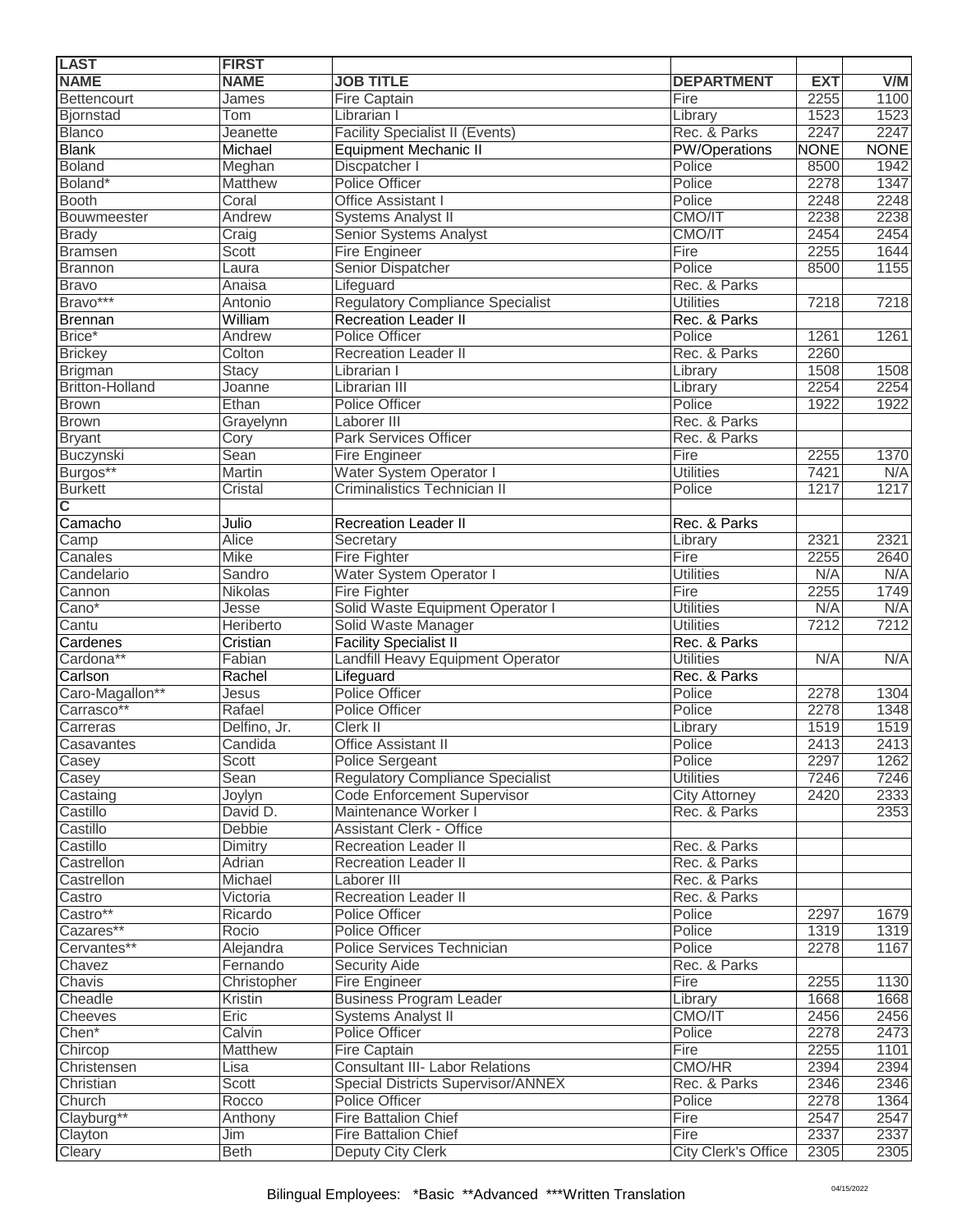| <b>LAST</b>             | <b>FIRST</b>   |                                           |                      |             |             |
|-------------------------|----------------|-------------------------------------------|----------------------|-------------|-------------|
| <b>NAME</b>             | <b>NAME</b>    | <b>JOB TITLE</b>                          | <b>DEPARTMENT</b>    | <b>EXT</b>  | V/M         |
| Clement                 | Suzanne        | Police Records Technician II              | Police               | 2589        | 2589        |
| Cohen*                  | Daniel         | <b>Police Division Commander</b>          | Police               | 1234        | 1234        |
| Contreras**             | Jose           | <b>Water Operator</b>                     | <b>Utilities</b>     | N/A         | N/A         |
| Coonen                  | Zachary        | <b>Fire Fighter</b>                       | Fire                 | 2255        | 1699        |
| Corcino                 | Paul           | <b>General Laborer</b>                    |                      | N/A         | N/A         |
| Cordero                 | <b>Mike</b>    | Councilmember                             | <b>City Manager</b>  | 2205        | 2190        |
| Coria**                 | Gilberto       | <b>Police Officer</b>                     | Police               | 2278        | 1191        |
| Cornelson               | <b>Blake</b>   | Lifeguard                                 | Rec. & Parks         |             |             |
| Corona                  | Jovanii        | <b>Accounting Technician</b>              | Fin/Finance          | 1577        | 1577        |
| Corral**                |                | <b>Police Officer</b>                     | Police               | 2243        |             |
|                         | Oscar          |                                           |                      |             | 2243        |
| <b>Cortes Perez</b>     | Estefany       | Senior Lifeguard                          | Rec. & Parks         |             |             |
| Cortez-Silva**          | Victor         | <b>Police Officer</b>                     | Police               | 1692        | 1692        |
| Cota                    | Racel          | <b>BPL/ Accounting Manager</b>            | Fin/Finance          | 1571        | 1571        |
| Craven                  | Nathanael      | Police Officer                            | Police               | 2278        | 1610        |
| Cuello, Jr.             | Richard        | Solid Waste Equipment Operator II         | <b>Utilities</b>     | N/A         | N/A         |
| Cunningham              | Richard        | <b>Systems Analyst II</b>                 | CMO/IT               | 2844        | 2844        |
| Cutliff                 | Madisyn        | Lifeguard                                 | Rec. & Parks         |             |             |
| $\overline{\mathsf{D}}$ |                |                                           |                      |             |             |
| Dana                    | Jon            | Landfill Heavy Equipment Operator II      | <b>Utilities</b>     | N/A         | N/A         |
| Daniel                  | Larry          | Lifeguard                                 | Rec. & Parks         |             |             |
| Datuin                  | Eva Marie      | Lifeguard                                 | Rec. & Parks         |             |             |
| <b>Davie</b>            | Jason          | Recreation Supervisor/AMCYC               | Rec. & Parks         | 2516        | 2516        |
| <b>Davis</b>            | <b>Mike</b>    | <b>Systems Analyst II</b>                 | CMO/IT               | 2235        | 2235        |
| <b>Davis</b>            | Monica         | Dispatcher II                             | Police               | 8500        | 1916        |
| De Jesus**              | Esmeralda      | <b>Office Assistant I</b>                 | PW/Engineering       | 2478        | 2478        |
| De La Cruz*             | Adriana        | <b>Finance Clerk II</b>                   | Fin/Finance          | 2216        | 2216        |
| Delapena                | Randy          | Laborer III                               | Rec. & Parks         |             |             |
| Delgado**               | Jorge L.       | Maintenance Worker I                      | Rec. & Parks         |             |             |
| <b>Dias</b>             | <b>KD</b>      | <b>Limited Service/Part Time</b>          | PW/Operations        | <b>NONE</b> | <b>NONE</b> |
| Diaz                    | James          | Lifeguard                                 | Rec. & Parks         |             |             |
| Diaz                    | Ricardo        | Laborer III                               | Rec. & Parks         |             |             |
| <b>Diaz</b>             | Esteban        | Maintenance Worker I                      | <b>PW/Operations</b> | 2229        | N/A         |
| Diaz**                  | Augustine      | Maintenance Worker I                      | <b>Utilities</b>     | N/A         | N/A         |
| Diaz**                  | Felix          | <b>Police Sergeant</b>                    | Police               | 2297        | 1276        |
| Diaz**                  | <b>Ricky</b>   | Solid Waste Equipment Lead Operator       | <b>Utilities</b>     | 7238        | 7238        |
| Dix                     | Philip         |                                           | Police               | 2297        | 2424        |
|                         |                | <b>Police Sergeant</b>                    |                      |             |             |
| Dixon                   | Gabriella      | <b>Library Technician</b>                 | Library              | 1212        | 1212        |
| <b>Dodds</b>            | Kyle           | Fire Captain                              | Fire                 | 2255        | 1258        |
| Douglas                 | <b>Russ</b>    | <b>Systems Analyst II</b>                 | IT                   |             |             |
| Dowhower                | Andrew         | Fire Engineer                             | Fire                 | 2255        | 1237        |
| Downing                 | Darrel         | Senior Crew Leader/Maintenance Specialist | <b>PW/Operations</b> | 2470        | 2470        |
| Downing**               | Silvia         | Clerk II                                  | Library              | 1517        | 1517        |
| Downs*                  | <b>Matthew</b> | <b>Police Officer</b>                     | Police               | 2278        | 1661        |
| Ducasse                 | Nicholas       | Fire Fighter                              | Fire                 | 2255        | 1717        |
| Dugger                  | Roy            | <b>Emergency Services Specialist</b>      | Fire                 | 2334        | 2334        |
| Dunn**                  | Jack           | <b>Police Division Commander</b>          | Police               | 1434        | 1434        |
| E                       |                |                                           |                      |             |             |
| Eady                    | Dana           | <b>Planning Division Manager</b>          | Comm. Dev.           | 2444        | 2444        |
| Edrington               | John           | Maintenance Worker I                      | Rec. & Parks         |             |             |
| Elliott                 | Ryan           | <b>Recreation Leader II</b>               | Rec. & Parks         |             |             |
| Elorza                  | Candelaria     | Intern-Profession                         | Comm. Dev.           | 2241        |             |
| Escobedo                | Antonio        | <b>Recreation Leader II</b>               | Rec. & Parks         |             |             |
| Escobedo                | Carlos         | Councilmember                             | <b>City Manager</b>  | 2205        | 2192        |
| Esparza-Flores          | Guillermo      | Maintenance Worker I                      | PW/Operations        | 7258        | N/A         |
| Estrada                 | Larissa        | <b>Account Clerk Aide</b>                 | PW/Operations        | 2436        | 2436        |
| Estrada**               | Eduardo        | Park Service Officer                      | Rec. & Parks         | 2535        |             |
|                         | Mario          |                                           | Rec. & Parks         | 2416        | 2416        |
| Eulloqui                |                | Senior Crew Leader/Maintenance Specialist |                      |             |             |
| Evangelista             | Christopher    | Landfill Heavy Equipment Operator         | <b>Utilities</b>     | N/A         | N/A         |
| IF                      |                |                                           |                      |             |             |
| Fabela**                | Nancy          | Crime Lab and Evidence Supervisor         | Police               | 2308        | 2308        |
| Farmer                  | Mike           | <b>Fire Battalion Chief</b>               | Fire                 | 2505        | 2505        |
| Fawcett                 | Mathew         | Fire Fighter                              | Fire                 | 2255        | 1723        |
| Feliz                   | Christopher    | Fire Fighter                              | Fire                 | 2255        | 1750        |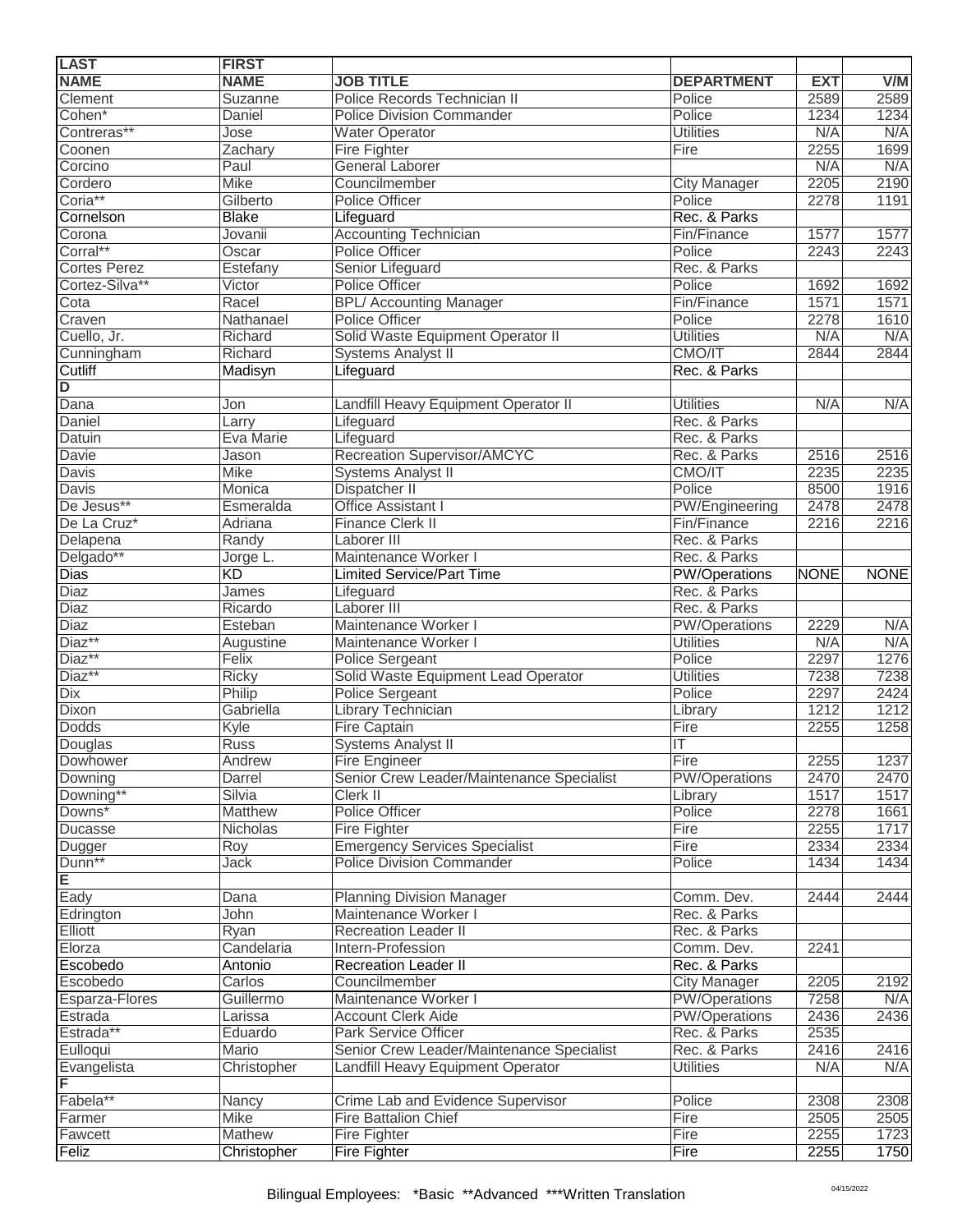| <b>LAST</b>             | <b>FIRST</b>    |                                             |                      |            |       |
|-------------------------|-----------------|---------------------------------------------|----------------------|------------|-------|
| <b>NAME</b>             | <b>NAME</b>     | <b>JOB TITLE</b>                            | <b>DEPARTMENT</b>    | <b>EXT</b> | V/M   |
| Fell                    | Jake            | <b>Police Officer</b>                       | Police               | 2278       | 1609  |
| Fetrow **               | Kyle            | <b>Fire Fighter</b>                         | Fire                 | 2255       | 1719  |
| Fierro                  | Selena          | Librarian II                                | Library              | 2514       | 2514  |
| Flaa                    | Terry           | Police Lieutenant                           | Police               | 1236       | 1236  |
| Flickinger              | <b>Bradford</b> | <b>Technical Aide I</b>                     | Rec. & Parks         |            |       |
| Fuentes**               | Yvette          | <b>Code Enforcement Officer I</b>           | <b>City Attorney</b> | 2420       | 2160  |
| Fuggs                   | Shawn           | <b>Police Officer</b>                       | Police               | 2278       | 2289  |
| Fulgoni                 | <b>Brett</b>    | Assistant Director of Recreation and Parks  | Rec. & Parks         | 2269       | 2269  |
| Fulgoni                 | <b>Brett</b>    | <b>Interim Public Works Director</b>        | PW/Engineering       | 2269       | 2269  |
| Furtado                 | Christopher     | Fire Engineer                               | Fire                 | 2255       | 1323  |
| G                       |                 |                                             |                      |            |       |
| Galaites                |                 |                                             |                      | 2225       |       |
| Galarza                 | Jolene<br>Eddie | Public Works Technician I                   | PW/Engineering       |            | 1292x |
|                         |                 | <b>Outreach Coordinator</b>                 | Rec. & Parks         | 1634       | 1634  |
| Garber                  | Jeremy          | Laborer III                                 | Rec. & Parks         |            |       |
| Garcia                  | Andrew          | Fire Fighter                                | Fire                 | 2255       | 1646  |
| Garcia                  | Angela          | Swim Pool Clerk                             | Rec. & Parks         |            |       |
| Garcia                  | Anthony         | Crew Leader- Maintenance Specialist         | Rec. & Parks         | 2512       |       |
| Garcia                  | Dioni           | Lifeguard                                   | Rec. & Parks         |            |       |
| Garcia                  | Miguel          | Maintenance Worker II                       | Rec. & Parks         |            |       |
| Garcia                  | Odocio          | <b>Recreation Leader II</b>                 | Rec. & Parks         |            |       |
| Garcia                  | Tina            | <b>Finance Lead Clerk</b>                   | Fin/Finance          | 2212       | 2212  |
| Garcia                  | Vanessa         | Swim Instructor                             | Rec. & Parks         |            |       |
| Garcia                  | Johnny          | Maintanence I                               | Rec. & Parks         |            |       |
| Garcia**                | Jesus           | <b>Police Officer</b>                       | Police               | 1115       | 1115  |
| Garcia**                | <b>Rick</b>     | Special District Coordinator/ANNEX          | Rec. & Parks         | 2146       | 2146  |
| Garcia-Hernandez        | Luis            | <b>Recreation Leader II</b>                 | Rec. & Parks         |            |       |
| Gasca                   | Jesse           | Maintenance Worker I                        | <b>Utilities</b>     | N/A        | N/A   |
| Gaytan**                | Jose            | Librarian I                                 | Library              | 1670       | 1670  |
| Gidlund                 | Shane           | <b>ARRF Specialist II</b>                   | Fire                 | 2255       | 1170  |
| Giesmann                | David           | <b>Lead Mechanic</b>                        | <b>PW/Operations</b> | 2169       | 2169  |
| <b>Gil</b>              | Maria           | <b>Recreation Leader II</b>                 | Rec. & Parks         |            |       |
| Girouard                | Trent           | Engineer I                                  | <b>Utilities</b>     | 7214       | 7214  |
| Glick                   | Zoe             | Engineer I                                  | PW/Engineering       | 2475       | 2475  |
| Gomez**                 | Jose            | <b>Police Officer</b>                       | Police               | 1695       | 1695  |
| Gomez, Jr.              | David S.        | Senior Crew Leader / Maintenance Specialist | <b>PW/Operations</b> | 1735       | 1735  |
| Gonzales                | Vannessa        | <b>Finance Clerk I</b>                      | Fin/Utility Billing  | 1930       | 1930  |
| Gonzalez                | David           | <b>Water Resources Operator</b>             | <b>Utilities</b>     | N/A        | N/A   |
|                         |                 |                                             |                      |            |       |
| Gonzalez                | Jasmine         | <b>Facility Specialist II</b>               | Rec. & Parks         |            |       |
| Gonzalez**              | Jose            | <b>Account Clerk - Scale House</b>          | <b>Utilities</b>     | 7253       | N/A   |
| Good                    | Kevin           | Fire Fighter                                | Fire                 | 2255       | 1720  |
| Graybehl                | Cody            | <b>Associate Planner</b>                    | Comm. Dev.           | 2552       | 2552  |
| Griffith                | Alexandra       | <b>Regulatory Compliance Manager</b>        | <b>Utilities</b>     | 7241       | 7241  |
| Guerrero                | Humberto        | <b>Water Resources Lead Operator</b>        | <b>Utilities</b>     | N/A        | N/A   |
| Guerrero                | Joanna          | <b>Recreation Leader II</b>                 | Rec. & Parks         |            |       |
| Guerrero                | Mellissa        | Division Chief- Risk Management             | <b>City Manager</b>  | 2421       | 2421  |
| Guerrero                | Luke            | <b>Recreation Leader II</b>                 | Rec. & Parks         |            |       |
| Gutierrez               | Janelie         | <b>Recreation Leader II</b>                 | Rec. & Parks         |            |       |
| Gutierrez               | Jose            | Maintenance Worker II                       | PW/Operations        | 2229       | N/A   |
| Gutierrez               | Marlene         | Code Enforcement Officer I                  | <b>City Attorney</b> | 2420       | 2499  |
| Gutierrez               | Rudy            | Recreation Coordinator-Los Flores Ranch     | Rec. & Parks         | 2353       | 2353  |
| Gutierrez**             | Maria           | <b>Confidential Clerk II</b>                | <b>City Attorney</b> | 2309       | 2309  |
| Guzman                  | Frank           | Maintenance Worker I                        | <b>PW/Operations</b> | 2229       | N/A   |
| Guzman**                | Juan            | <b>Water Operator</b>                       | <b>Utilities</b>     | N/A        | N/A   |
| Gwo                     | Sam             | Police Officer                              | Police               | 1277       | 1277  |
| $\overline{\mathsf{H}}$ |                 |                                             |                      |            |       |
| Haas                    | William         | <b>Recreation Leader II</b>                 | Rec. & Parks         |            |       |
| Haberkern               | Michael         | Senior Systems Analyst                      | CMO/IT               | 1654       | 1654  |
| Hackleman               | Andrew          | <b>Assistant City Manager</b>               | City Manager         | 2200       | 2200  |
| Hain                    | Robert          | Fire Engineer                               | Fire                 | 2255       | 1103  |
| Hall                    |                 | Sr. Crew Leader/Maintenance Specialist      | PW/Operations        | 1624       | 1624  |
|                         | Joseph          |                                             | Police               |            |       |
| Hall                    | Seth            | Police Officer                              |                      | 1308       | 1308  |
| Harmer                  | Jennifer        | Librarian I                                 | Library              | 2821       | 2821  |
| Harney                  | Ashley          | Police Records Technician I                 | Police               | 1746       | 1746  |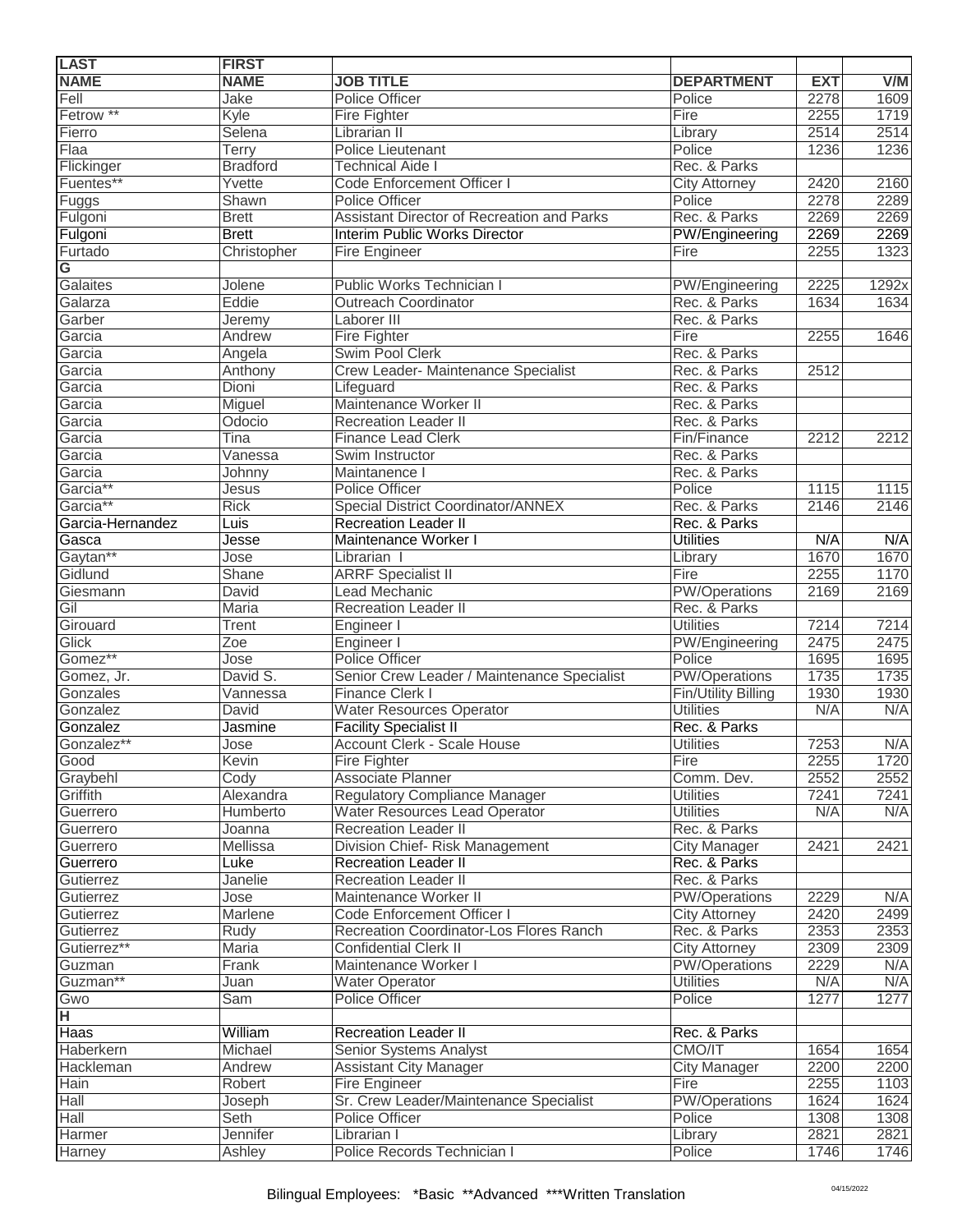| <b>LAST</b><br><b>FIRST</b>                                                                      |            |      |
|--------------------------------------------------------------------------------------------------|------------|------|
| <b>NAME</b><br><b>NAME</b><br><b>JOB TITLE</b><br><b>DEPARTMENT</b>                              | <b>EXT</b> | V/M  |
| Harper<br><b>Plans Examiner</b><br>Comm. Dev.<br>Evan                                            | 2377       | 2377 |
| Harrington<br><b>Traffic Signal Technician</b><br><b>PW/Operations</b><br>Gavin                  | 2229       | 2489 |
| Harrison<br><b>Building Inspector II</b><br>Comm. Dev.<br>John                                   | 2457       | 2457 |
| Harvey<br><b>Police Officer</b><br>Police<br>Alexander                                           | 2278       | 2227 |
| Harvey<br><b>Director of Finance</b><br>Fin/Admin<br>Mary                                        | 2214       | 2214 |
| <b>Hawblitzel</b><br><b>BPL / Utility Billing Manager</b><br>Fin/Utility Billing<br><b>Ricky</b> | 2368       | 2368 |
| <b>Heath</b><br>Michelle<br><b>GIS Technician II</b><br>CMO/IT                                   | 2452       | 2452 |
| Heredia*<br><b>Utilities Accounting Technician II</b><br><b>Utilities</b><br>Natalia             | 7244       | 7244 |
| Hernandez<br>Plans Examiner<br>Darlene<br>Comm. Dev.                                             | 2386       | 2386 |
| Hernandez<br>Lifeguard<br>Rec. & Parks<br>Kayli                                                  |            |      |
| Hernandez<br><b>Graphics Technician</b><br>Sasha<br>Rec. & Parks                                 | 2136       | 2136 |
| <b>Police Officer</b><br>Police<br>Hernandez<br>Omar                                             | 2278       | 1628 |
| <b>Police Officer</b><br>Police<br>Hernandez<br>Joshua                                           | 2297       | 1677 |
| Hernandez**<br>Fin/Finance                                                                       | 2426       | 2426 |
| <b>BPL/ Revenue Manager</b><br>Angie<br>Sandra                                                   |            |      |
| Hernandez**<br>Police Records Technician II<br>Police                                            | 2526       | 2526 |
| Rec. & Parks<br>Hernandez-Jimenez<br>Yesenia<br><b>Recreation Leader II</b>                      |            |      |
| Hernandez-Jimenez<br>Zitaly<br>Rec. & Parks<br>Lifeguard                                         |            |      |
| Maintenance Worker I<br>Hernandez-Nunez<br><b>PW/Operations</b><br>Omar                          | 2229       | N/A  |
| Herrera<br>Elijah<br>Rec. & Parks<br>Lifeguard                                                   |            |      |
| <b>Hesch</b><br><b>Customer Service Clerk</b><br><b>Fin/Utility Billing</b><br><b>Brianna</b>    | 1368       | 1368 |
| <b>Hesch</b><br><b>Police Officer</b><br>Erik<br>Police                                          | 2278       | 1349 |
| Heslop<br><b>Utilities</b><br><b>Regulatory Compliance Specialist II</b><br>Tari                 | 7221       | 7221 |
| <b>Hester</b><br>Clerk II<br>Ryan<br>Library                                                     | 2834       | 2834 |
| Hixenbaugh<br><b>Certified Dispatch Aide</b><br>Police<br>Shanna                                 | 8500       | 1172 |
| Hodge<br>Laborer III<br>Rec. & Parks<br>Dante                                                    |            |      |
| Hoffman<br>Daniel<br><b>Recreation Leader II</b><br>Rec. & Parks                                 |            |      |
| <b>Holicky</b><br>FS <sub>II</sub><br>Josef<br>Rec. & Parks                                      |            |      |
| Will<br>Howell<br>Fire Engineer<br>Fire                                                          | 2255       | 2785 |
| Hudson<br>Wendy<br><b>Facility Specialist III/HSC/Contract classes</b><br>Rec. & Parks           | 2351       | 2351 |
| Cedric<br><b>Recreation Leader II</b><br>Rec. & Parks<br>Huston                                  |            |      |
| Police<br>Hutton<br>Trevor<br><b>Police Sergeant</b>                                             | 2297       | 1310 |
| L                                                                                                |            |      |
| J                                                                                                |            |      |
| Police Officer<br>Jackson<br>Police<br>Mason                                                     | 2278       | 1112 |
| <b>Jackson</b><br><b>Nicholas</b><br>Rec. & Parks<br><b>Recreation Leader II</b>                 |            |      |
| Jackson<br><b>Interim Library Director</b><br>Library<br>Dawn                                    | 2319       | 2319 |
| Jacobs<br><b>Utilities Outreach Specialist</b><br><b>Utilities</b><br>Kristine                   | 7213       | 7213 |
| PW/Engineering<br>Jacobs<br>Paul<br><b>Public Works Inspector</b>                                | 2497       | 2497 |
| Javier<br>Donald<br>Solid Waste Equipment Operator I<br><b>Utilities</b>                         | N/A        | N/A  |
| Jensen<br>Police<br><b>Matthew</b><br><b>Police Officer</b>                                      | 1233       | 1233 |
| Johnson<br><b>Police Officer</b><br>Police<br>Graeme                                             | 2278       | 1332 |
| Police<br>Johnson<br>Melissa<br><b>Property/Evidence Clerk</b>                                   | 2301       | 1401 |
| Criminalistics Technician II<br>Police                                                           | 2508       | 2508 |
| Jorge<br>Angela                                                                                  |            |      |
| Joy<br>Cody<br>Fire Engineer<br>Fire<br>$\overline{\mathsf{K}}$                                  | 2255       | 1627 |
|                                                                                                  |            |      |
| Kam<br>Fire<br>Eric<br>Fire Fighter                                                              | 2255       | 1721 |
| Kauth<br>Sara<br>Police Records Technician II<br>Police                                          | 2593       | 2593 |
| Kell<br><b>PW/Operations</b><br>David<br><b>Facilities Supervisor</b>                            | 2463       | 2463 |
| Kelly<br><b>PW/Operations</b><br><b>Crew Leader Maintenance Specialist</b><br>Ryan               | 2229       | 2229 |
| Kline<br>Matthew<br><b>Police Sergeant</b><br>Police                                             | 2297       | 2138 |
| Kulp<br>David<br><b>Police Officer</b><br>Police                                                 | 1643       | 1643 |
| $\overline{\mathsf{L}}$                                                                          |            |      |
| La Monica<br>Nicholas<br>Fire Engineer<br>Fire                                                   | 2255       | 1373 |
| Kathy<br><b>Library Clerk</b><br>Library<br>Lambert                                              | 2325       | 2325 |
| Toni<br><b>Executive Assistant</b><br><b>City Manager</b><br>Lane                                | 2201       | 2201 |
| Lara**<br>Eligio<br>Police Lieutenant<br>Police                                                  | 1271       | 1271 |
| <b>Account Clerk Aide</b><br>Comm. Dev.<br>Lawag<br>Tasheenia                                    | 2373       | 2373 |
| Chief HR & ORG Development Officer<br><b>CMO/HR</b><br>Le<br>Linda                               | 2398       | 2398 |
| Management Analyst I<br><b>PW/Operations</b><br>LeAir<br>Cassidy                                 | 2137       | 2137 |
| Dispatcher II<br>Police<br>Chan<br>-eam                                                          | 8500       | 1252 |
| Carl<br><b>Utilities</b><br><b>Regulatory Compliance Specialist</b><br>Lee                       | 7219       | 7219 |
| Rec. & Parks<br>Lemaire<br>Chloe<br>Lifeguard                                                    |            |      |
| Matt<br>Fire Captain<br>Fire<br>LeSage                                                           | 2255       | 2652 |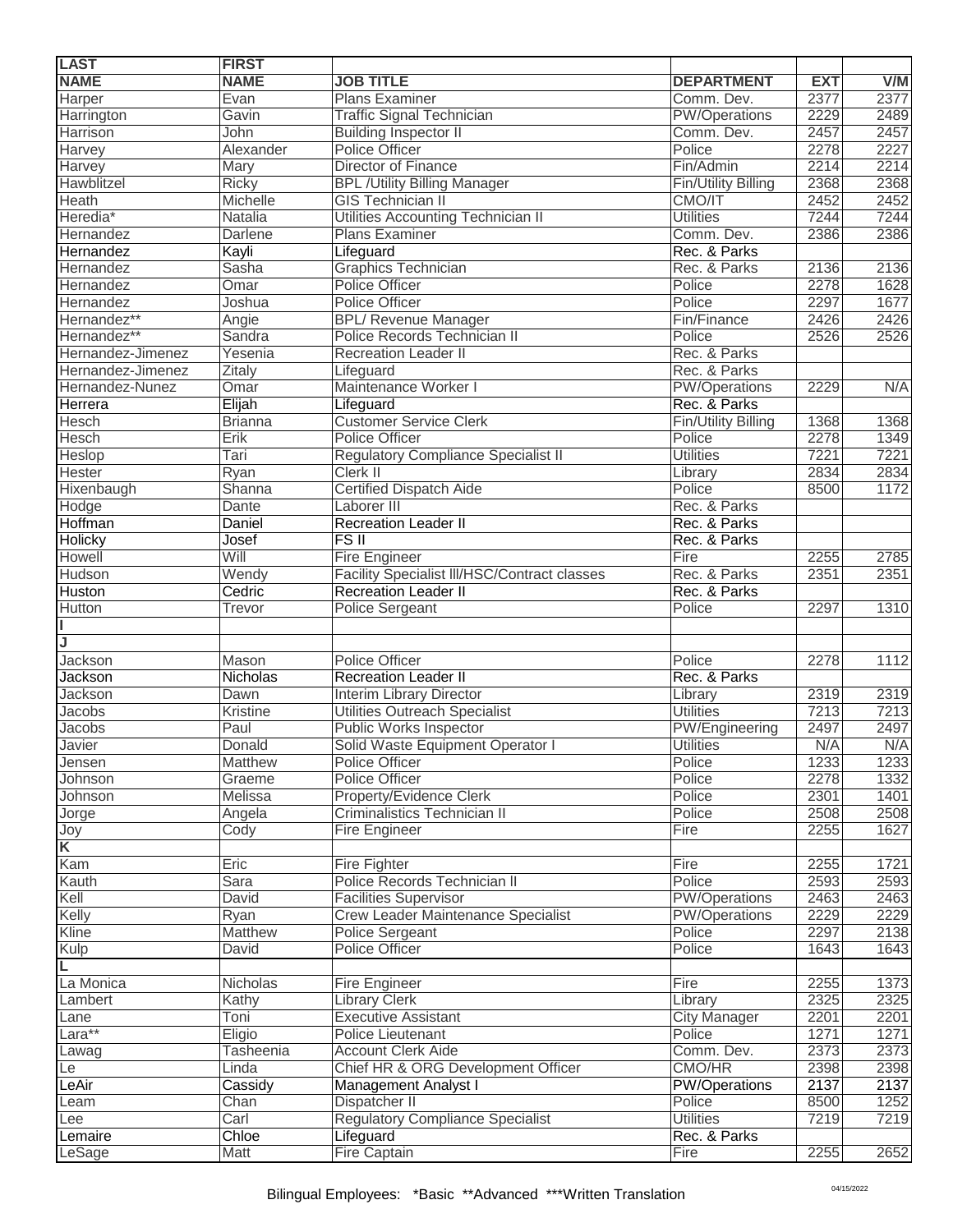| <b>LAST</b>           | <b>FIRST</b>      |                                                    |                      |             |             |
|-----------------------|-------------------|----------------------------------------------------|----------------------|-------------|-------------|
| <b>NAME</b>           | <b>NAME</b>       | <b>JOB TITLE</b>                                   | <b>DEPARTMENT</b>    | <b>EXT</b>  | V/M         |
| Lethcoe               | Pete              | <b>Equipment Mechanic II</b>                       | <b>PW/Operations</b> | 2175        | 2175        |
| Libbon                | Bill              | <b>Technical Aide II</b>                           | Rec. & Parks         |             |             |
| Ligon                 | Shari             | <b>Account Clerk I</b>                             | <b>Utilities</b>     | 7411        | 7411        |
| Limon                 | <b>Nickolas</b>   | Lifeguard                                          | Rec. & Parks         |             |             |
| Liss                  | Miranda           | Dispatcher II                                      | Police               | 8500        | 2013        |
| Litton                | Richard           | <b>Fire Fighter</b>                                | Fire                 | 2255        | 1752        |
| _odes                 | Kevin             | Solid Waste Equipment Operator I                   | <b>Utilities</b>     | N/A         | N/A         |
|                       | <b>David Todd</b> | Sergeant                                           | Police               | 2532        | 2532        |
| _ogan                 | Kyle              | <b>Field Mechanic</b>                              | <b>PW/Operations</b> | 2467        | N/A         |
| _opes                 |                   |                                                    |                      |             |             |
| _opez                 | Linda             | <b>Recreation Leader II</b>                        | Rec. & Parks         |             |             |
| _opez                 | Justine           | <b>Recreation Leader II</b>                        | Rec. & Parks         |             |             |
| $opez*$               | Andres            | <b>Police Officer</b>                              | Police               | 2278        | 1313        |
| _opez-Jimenez         | Marvella          | Senior Lifeguard                                   | Rec. & Parks         |             |             |
| _ord                  | Heather           | Secretary                                          | <b>Utilities</b>     | 7211        | 7211        |
| .ozano**              | Karen             | <b>Utility Billing Supervisor</b>                  | Fin/Utility Billing  | 2374        | 2374        |
| Luis                  | Matthew           | Fire Engineer                                      | Fire                 | 2255        | 1247        |
| Lupian***             | Aracely           | <b>Police Records Technician/Detectives</b>        | Police               | 2417        | 2417        |
| Luton                 | Erin              | Clerk II                                           | <b>City Attorney</b> | 2159        | 2159        |
| M                     |                   |                                                    |                      |             |             |
| Mace*                 | Jeremy            | Fire Engineer                                      | Fire                 | 2255        | 1374        |
| Maceda Estrada        | Angel             | Lifeguard                                          | Rec. & Parks         |             |             |
| Madrigal**            | Juan              | Maintenance Worker I                               | <b>Utilities</b>     | N/A         | N/A         |
| <b>Maestas</b>        | <b>Max</b>        | Solid Waste Equipment Crew Leader                  | <b>Utilities</b>     | 7232        | 7232        |
| Magallon              | Delia             | Senior Police Records Technician                   | Police               | 2284        | 2284        |
| Magallon              | Luis              | Engineer II                                        | PW/Engineering       | 1742        | 1742        |
| Magallon <sup>*</sup> | Andy              | <b>Police Sergeant</b>                             | Police               | 2164        | 2164        |
| Magana**              | Jesse             | <b>Police Officer</b>                              | Police               | 2278        | 1157        |
| Magana-Garcia         | Ismael            | Maintenance Worker I                               | PW/Operations        | <b>NONE</b> | <b>NONE</b> |
| Magdaleno             | Lydia             | Criminalistics Technician II                       | Police               | 2551        | 2551        |
| Mandujano**           | Sostenes "Alex"   | <b>Police Officer</b>                              | Police               | 2297        | 1676        |
| Mandujuano            | Nathan            | Lifeguard                                          | Rec. & Parks         |             |             |
| Mangler               | <b>Scott</b>      | Fire Fighter                                       | Fire                 | 2255        | 1375        |
| Mansera               | <b>Steven</b>     | <b>Account Clerk - Scale House</b>                 | <b>Utilities</b>     | 7253        | N/A         |
| Marecic               | <b>Jeffrey</b>    | <b>Chief Information Officer</b>                   | CMO/IT               | 2236        | 2236        |
| Mariscal**            |                   |                                                    | <b>Utilities</b>     | N/A         |             |
|                       | Carlos<br>Sofia   | Solid Waste Equipment Operator II                  |                      |             | N/A<br>1333 |
| <b>Marques</b>        |                   | <b>Police Officer</b>                              | Police               | 1333        |             |
| Marquez***            | Eduardo           | <b>Recreation Coordinator</b>                      | Rec. & Parks         | 2355        | 2355        |
| Marroquin             | Evelyn            | <b>Recreation Leader II</b>                        | Rec. & Parks         |             |             |
| <b>Martinelli</b>     | <b>Brian</b>      | Park Services Officer III                          | Rec. & Parks         | 2535        | 1229        |
| Martinez              | Michael           | Solid Waste Equipment Operator II                  | <b>Utilities</b>     | N/A         | N/A         |
| Martinez              | Raquel            | <b>Account Clerk I</b>                             | <b>PW/Operations</b> | 2232        | 2232        |
| Martinez              | Sonia             | Business Program Leader II- Employee Services      | CMO/HR               | 2833        | 2833        |
| Martinez              | Alonso            | Lifeguard                                          | Rec. & Parks         |             |             |
| Martinez**            | Daniel            | <b>Police Officer</b>                              | Police               | 1350        | 1350        |
| Martinez**            | Ruby              | <b>Office Assistant II</b>                         | <b>Utilities</b>     | 7290        | 7290        |
| <b>Mase</b>           | Lonnie            | Laborer III                                        | Rec. & Parks         |             |             |
| <b>Mathews</b>        | Christopher       | <b>Police Officer</b>                              | Police               | 1210        | 1210        |
| <b>Mathews</b>        | Donna             | <b>Account Clerk II</b>                            | <b>Utilities</b>     | 7242        | 7242        |
| Matthews*             | <b>Brett</b>      | <b>Police Officer</b>                              | Police               | 2278        | 1608        |
| McCarthy              | Joseph            | <b>Limited Service/Part Time</b>                   | PW/Operations        | <b>NONE</b> | <b>NONE</b> |
| McCorkle              | Kaitlyn           | <b>Police Officer</b>                              | Police               | 2278        | 2453        |
| McGehee*              | Michael           | Police Sergeant                                    | Police               | 2291        | 2291        |
| McIntosh              | <b>Clint</b>      | Fire Engineer                                      | Fire                 | 2255        | 1293        |
| McLeod                | <b>Derek</b>      | Fire Captain                                       | Fire                 | 2255        | 1106        |
| McLeod                | Kayleigh          | <b>Business Program Leader II- Labor Relations</b> | CMO/HR               | 2389        | 2389        |
| <b>McNeil</b>         | <b>Bianca</b>     | <b>Facility Specialist II/Aquatics</b>             | Rec. & Parks         | 2135        | 2135        |
| <b>McNeil</b>         | Pamela            | Senior Dispatcher                                  | Police               | 8500        | 1266        |
| <b>McNulty</b>        | Tim               | Water System Operator II                           | <b>Utilities</b>     | 7450        | N/A         |
|                       | Victor            |                                                    | PW/Operations        | 2229        | N/A         |
| Medina                |                   | Maintenance Worker II                              |                      |             |             |
| Medrano               | <b>Neil</b>       | Police Officer                                     | Police               | 1139        | 1139        |
| Medrano, II           | Ronald            | Solid Waste Equipment Operator II                  | <b>Utilities</b>     | N/A         | N/A         |
| Melady                | Natasha           | <b>Regulatory Compliance Specialist</b>            | <b>Utilities</b>     | 7243        | 7243        |
| Mendez*               | Shannon           | <b>Confidential Secretary</b>                      | <b>City Manager</b>  | 1685        | 1685        |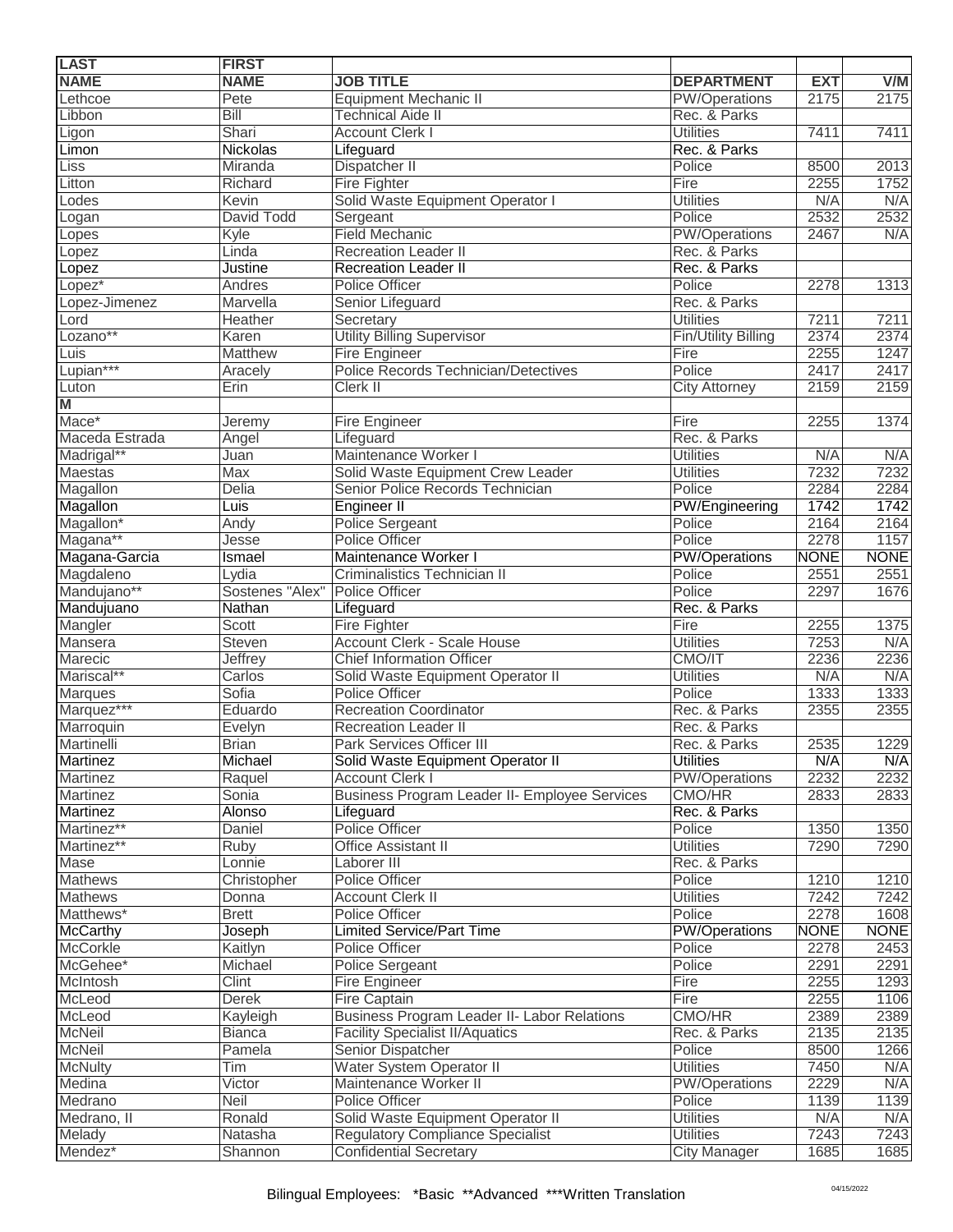| <b>LAST</b>     | <b>FIRST</b>    |                                            |                      |             |             |
|-----------------|-----------------|--------------------------------------------|----------------------|-------------|-------------|
| <b>NAME</b>     | <b>NAME</b>     | <b>JOB TITLE</b>                           | <b>DEPARTMENT</b>    | <b>EXT</b>  | V/M         |
| Mendez**        | Javier          | <b>Investigative Specialist</b>            | Police               |             |             |
| Mendez-Lopez    | Miriam          | <b>Swim Pool Clerk</b>                     | Rec. & Parks         |             |             |
| Mendoza**       | Alma            | <b>Building Permit Technician I</b>        | Comm. Dev.           | 2526        | 2526        |
| Mendoza**       | Michael         | Fire Fighter                               | Fire                 | 2255        | 1706        |
| Mengel**        | Russell         | <b>Police Lieutenant</b>                   | Police               | 2298        | 1281        |
| Meraz*          | Nancy           | <b>BPL/ Payroll Manager</b>                | Fin/Utility Billing  | 1575        | 1575        |
| Meraz**         | Daniel          | <b>Police Officer</b>                      | Police               | 2278        | 1631        |
| Miranda         | Daisey          | Intern-Profession                          | Comm. Dev.           | 2415        | 2415        |
| <b>Mize</b>     | Kenneth         | <b>Police Officer</b>                      | Police               | 2278        | 1360        |
| <b>Molina</b>   | Martin          | <b>Account Clerk Aide/Admin</b>            | Rec. & Parks         | 2541        | 2541        |
| <b>Montes</b>   | Andrea          | <b>Business Program Leader II</b>          | <b>City Manager</b>  | 2206        | 2206        |
| Montez**        | Norma           | <b>Building Permit Technician II</b>       | Comm. Dev.           | 2539        | 2539        |
| Montoya         | Virginia        | Clerk II                                   | Library/Orcutt       | N/A         | N/A         |
| <b>Morales</b>  | Arturo          | Maintenance Worker II                      | <b>PW/Operations</b> | 2229        | N/A         |
| <b>Morales</b>  | Miguel          | <b>Technical Aide II</b>                   | Rec. & Parks         | 2347        | 2347        |
| Morales**       | Anthony         | Fire Captain                               | Fire                 | 2255        | 2655        |
| Moran           | <b>Russell</b>  | <b>General Laborer</b>                     |                      |             |             |
| Morelos         | <b>Derrick</b>  | Maintenance Worker I                       | <b>PW/Operations</b> | 2229        | N/A         |
| Moreno          | Yoselyn         | <b>Transit Assistant</b>                   | PW/Engineering       | <b>NONE</b> | <b>NONE</b> |
| Moreno**        | Lizette         | <b>Account Clerk Aide</b>                  | Fin/Utility Billing  | 1952        | 1952        |
| Morin           | Anthony         | <b>Recreation Leader II</b>                | Rec. & Parks         |             |             |
| Morin**         | Abel            | Landfill Heavy Equipment Operator          | <b>Utilities</b>     | N/A         | N/A         |
| Morin, Jr.      | Alfonso         | Laborer III (Event Support)                | Rec. & Parks         |             |             |
| Mueller         | <b>Mark</b>     | Engineer III                               | PW/Engineering       | 1667        | 1667        |
| Muto-Morrison   | Cindy           | <b>Managment Analyst I</b>                 | PW/Engineering       | 1727        | 1727        |
| N               |                 |                                            |                      |             |             |
| Navarrete**     | Mark            | Landfill Heavy Equipment Operator          | <b>Utilities</b>     | N/A         | N/A         |
| Newman          | <b>Russ</b>     | <b>Wastewater Supervisor</b>               | <b>Utilities</b>     | 1651        | 1651        |
| $\overline{Ng}$ | Chuen           | <b>Director of Community Development</b>   | Comm. Dev.           | 2240        | 2240        |
| Nieto           | Edith           | Solid Waste Equipment Operator I           | <b>Utilities</b>     | N/A         | N/A         |
| Nix             | Heather         | Property/Evidence Clerk                    | Police               | 1403        | 1403        |
| Noriega         | Anthony         | Solid Waste Equipment Operator II          | <b>Utilities</b>     | N/A         | N/A         |
| o               |                 |                                            |                      |             |             |
| Ochoa**         | Kevin           | <b>Police Officer</b>                      | Police               | 2278        | 2460        |
| Oishi           | Tara            | <b>Account Clerk II</b>                    | Police               | 2274        | 2274        |
| O'Loughlin      | <b>Marla</b>    | <b>Office Assistant II/ADMIN</b>           | Rec. & Parks         | 2209        | 2209        |
| Olson           | <b>Brionnah</b> | Recreation Leader II                       | Rec. & Parks         |             |             |
| Orcino          | Jericho         | Lifeguard                                  | Rec. & Parks         |             |             |
| Ornelas         | <b>Bobby</b>    | Maintenance Worker I                       | Rec. & Parks         |             |             |
| Orozco          | Andrew          | Account Clerk - Scale House                | <b>Utilities</b>     | 7253        | N/A         |
| Orozco          | Humberto        | <b>Crew Leader Maintenance Specialist</b>  | <b>PW/Operations</b> | 2224        | 2224        |
| Orozco          | Tomas           | <b>Systems Analyst II</b>                  | CMO/IT               | 1948        | 1948        |
| Orozco Ibara    | Angel De Jesus  | <b>Recreation Leader II</b>                | Rec. & Parks         |             |             |
| Ortega          | Andres          | <b>Recreation Leader II</b>                | Rec. & Parks         |             |             |
| Ortiz           | Alexia          | <b>Recreation Leader II</b>                | Rec. & Parks         |             |             |
| Oswald          | Heather         | <b>Library Technical Assistant</b>         | Library              | 1955        | 1955        |
| Oswald          | James           | Senior Project Manager                     | CMO/IT               | 2458        | 2458        |
| O'Toole         | Michael         | Comm. Dev. Intern                          | Comm. Dev.           | 2418        | 2418        |
| Overman         | Scott           | Solid Waste Equipment Operator             | <b>Utilities</b>     | N/A         | N/A         |
| $\overline{P}$  |                 |                                            |                      |             |             |
| Pacheco**       | Rafael          | <b>Police Officer</b>                      | Police               | 2297        | 1678        |
| Padilla         | Ruben           | <b>Recreation Leader II</b>                | Rec. & Parks         |             |             |
| Palacios        | Dawn            | Code Enforcement Officer II                | <b>City Attorney</b> | 2420        | 2382        |
| Pap             | Meghan          | Interim Chief Building Inspector           | Comm. Dev.           | 2520        | 2520        |
| Pardo           | Rico            | <b>BPL/ Senior Accounting Manager</b>      | Fin/Finance          | 2448        | 2448        |
| Parker          | Melissa         | Dispatcher II                              | Police               | 8500        | 1171        |
| Parker*         | Michael         | Police Officer                             | Police               | 2278        | 2246        |
| Pascolla        | Cory            | Fire Fighter                               | Fire                 | 2255        | 1707        |
| Patel           | Neil            | Police Officer                             | Police               | 2297        | 1680        |
| Patel           | Neelam          | Confidential Technician I- Risk Management | <b>CMO/HR</b>        | 2423        | 2423        |
| Patino          | <b>Alice</b>    | Mayor                                      | <b>City Manager</b>  | 2204        | 2188        |
| Patrick         | Jeffrey         | <b>Assistant City Attorney</b>             | <b>City Attorney</b> | 2310        | 2314        |
| Paz             | Jose            | <b>Crew Leader-Maint Specialist</b>        | Rec. & Parks         | 1675        | 1675        |
|                 |                 |                                            |                      |             |             |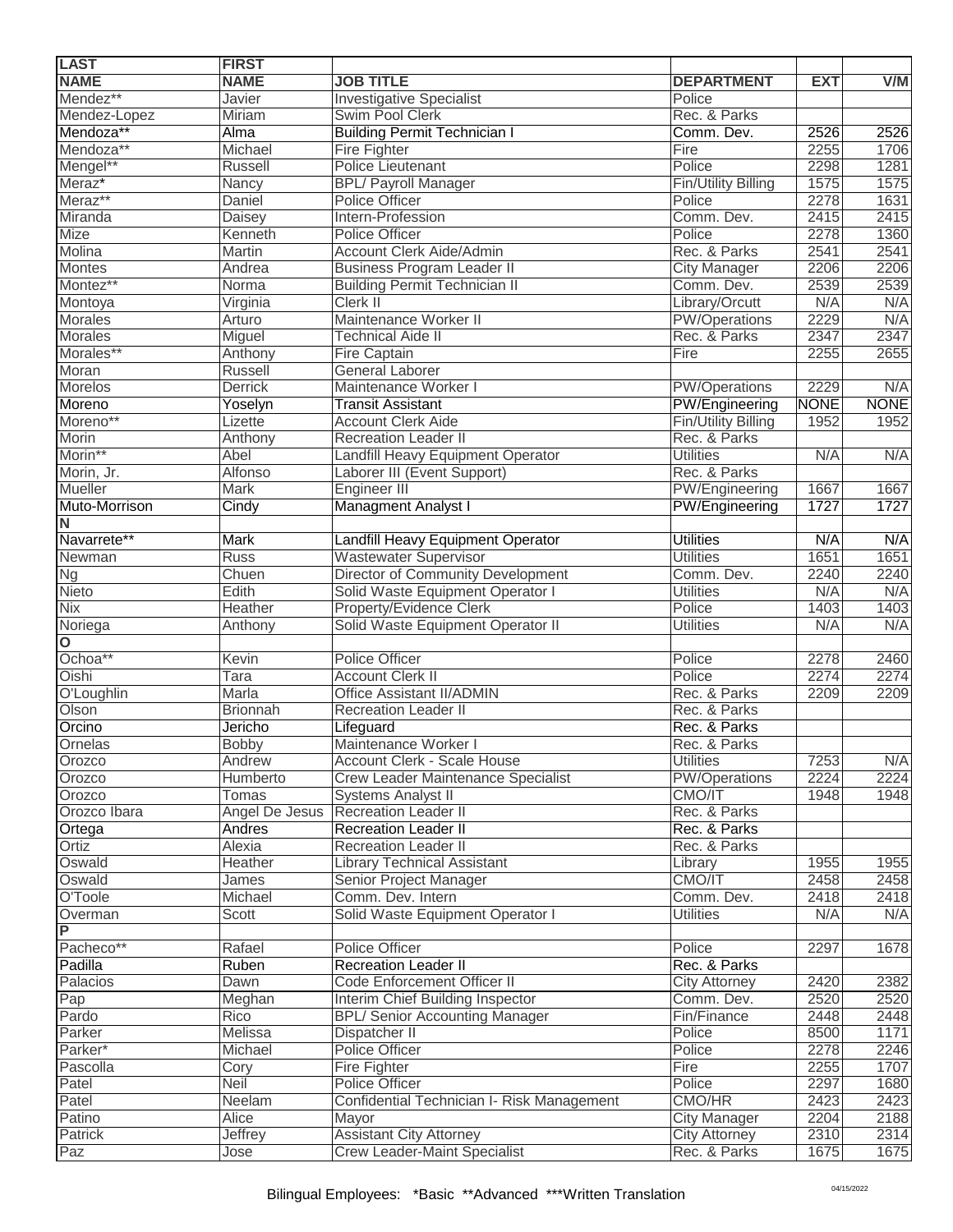| <b>LAST</b>             | <b>FIRST</b>   |                                              |                      |             |             |
|-------------------------|----------------|----------------------------------------------|----------------------|-------------|-------------|
| <b>NAME</b>             | <b>NAME</b>    | <b>JOB TITLE</b>                             | <b>DEPARTMENT</b>    | <b>EXT</b>  | V/M         |
| Paz-Servin**            | Adrian         | Solid Waste Equipment Operator I             | <b>Utilities</b>     | N/A         | N/A         |
| Peck                    | <b>Barbara</b> | Dispatcher II                                | Police               | 8500        | 1226        |
| Pedraza Ruiz            | Fracisco       | Laborer III                                  | Rec. & Parks         |             |             |
| Peet                    | Sara           | Management Analyst I                         | Police               | 2442        | 2442        |
| Peinado                 | Ruben          | <b>Police Officer</b>                        | Police               | 1357        | 1357        |
| Pena                    | Antonio        | <b>Police Officer</b>                        | Policce              | 2297        | 1696        |
|                         |                |                                              |                      |             |             |
| Perales*                | Hector         | <b>Streets Maintenance Supervisor</b>        | <b>PW/Operations</b> | 2437        | 2437        |
| Perales*                | Jose           | <b>Public Works Inspector</b>                | PW/Engineering       | 2226        | 2226        |
| Peres**                 | Erik           | Solid Waste Equipment Operator II            | <b>Utilities</b>     | N/A         | N/A         |
| Perez                   | <b>Mario</b>   | Maintenance Worker I                         | Rec. & Parks         | 2356        | N/A         |
| Perez                   | Ruben          | Groundskeeper                                | Rec. & Parks         |             |             |
| Perez, Jr.**            | Reynaldo       | Dispatcher II                                | Police               | 8500        | 1162        |
| Perez-Esparza           | Antonio        | Maintenance Worker II                        | <b>PW/Operations</b> | 2229        | N/A         |
| Piceno                  | David          | <b>Building Inspector I</b>                  | Comm. Dev.           | 2390        | 2390        |
| Piers**                 | Meredith       | Dispatcher II                                | Police               | 1689        | 1689        |
| Pina-Chavez**           | Alex           | Solid Waste Equipment Operator II            | <b>Utilities</b>     | N/A         | N/A         |
| Plata                   | Nicci          | <b>Division Chief- Labor Relations</b>       | <b>CMO/HR</b>        | 2387        | 2387        |
| Polizzi                 | Anthony        | Property/Evidence Clerk                      | Police               | 2301        | 1402        |
| Pontes                  | Jill           | Fire Captain                                 | Fire                 | 2255        | 1186        |
| Porraz                  | Raymundo       | <b>General Laborer</b>                       | Rec. & Parks         |             |             |
| Portwood                | Dave           | Solid Waste Collections Supervisor           | <b>Utilities</b>     | 7236        | 7236        |
|                         |                |                                              |                      |             |             |
| Posada                  | Alex           | Director of Recreation & Parks/ADMIN         | Rec. & Parks         | 2259        | 2259        |
| Posada                  | Kalani         | <b>Recreation Leader II</b>                  | Rec. & Parks         |             |             |
| Preast                  | Ryan           | <b>Police Officer</b>                        | Police               | 1617        | 1617        |
| Price                   | Lisa           | <b>Department Secretary</b>                  | PW/Engineering       | 1962        | 1962        |
| Pritchard               | Kevin          | Senior Traffic Signal Technician             | <b>PW/Operations</b> | 2447        | 2447        |
| Pritchett               | Ellen          | <b>Consultant I</b>                          | <b>Utilities</b>     | 7280        | 7280        |
| Puga-Gomez              | Emanuel        | Lifeguard                                    | Rec. & Parks         |             |             |
| Purkett                 | Tim            | Laborer III                                  | Rec. & Parks         |             |             |
| Pyper                   | Andreas        | Division Chief- Employee Services            | <b>CMO/HR</b>        | 2395        | 2395        |
| Q                       |                |                                              |                      |             |             |
| Quintanar               | Antonio        | Park Services Officer II                     | Rec. & Parks         | 2535        | 1321        |
| Quintero                | Fernando       | <b>Water Operator</b>                        | <b>Utilities</b>     | N/A         | N/A         |
| $\overline{\mathsf{R}}$ |                |                                              |                      |             |             |
| Raimer**                | Kevin          | <b>Fire Fighter</b>                          | Fire                 | 2255        | 1296        |
| Ramirez                 | Jasmine        | <b>Recreation Leader II</b>                  | Rec. & Parks         |             |             |
| Ramirez                 | Oscar          | Intern-Profession                            | PW/Engineering       | N/A         | N/A         |
| Ramirez                 | Ruben          | <b>Park Services Officer</b>                 | Rec. & Parks         |             |             |
| Ramirez                 | Saul           | <b>Water Resources Operator</b>              | <b>Utilities</b>     | N/A         | N/A         |
| Ramirez                 | Elizabeth      | Confidential Technician I- Employee Services | <b>CMO/HR</b>        | 2561        | 2561        |
| Ramirez**               |                | Clerk II                                     |                      |             |             |
|                         | Raquel         |                                              | Library              | 1918        | 1918        |
| Ramirez-Espinoza        | Eduardo        | <b>Facility Specialist II</b>                | Rec. & Parks         |             |             |
| Ramos*                  | Trinidad       | Maintenance Worker II                        | Rec. & Parks         | 2265        | 2265        |
| Ransdell                | Cindy          | Management Analyst I                         | <b>PW/Transit</b>    | 1727        | 1727        |
| Reddick                 | Lisa           | Clerk II                                     | Library              | 1158        | 1158        |
| Reed                    | Diana          | <b>Confidential Secretary</b>                | Finance              | 1672        | 1672        |
| Reeves                  | Ethan          | Fire Fighter                                 | Fire                 | 2255        | 1630        |
| <b>Rehs</b>             | Christopher    | <b>Fire Captain</b>                          | Fire                 | 2255        | 1297        |
| Reid                    | Jim            | Utilities Technology Analyst                 | <b>Utilities</b>     | 7434        | 7434        |
| <b>Reyes</b>            | David          | Maintenance Worker I                         | <b>PW/Operations</b> | 2229        | N/A         |
| <b>Reyes Rivera</b>     | Jose           | Laborer III                                  | Rec. & Parks         |             |             |
| Rhoads                  | Dustin         | Police Officer                               | Police               | 1335        | 1335        |
| Rider                   | Crysta         | <b>BPL/ Budget Manager</b>                   | Fin/Finance          | 2233        | 2233        |
| Rios*                   | Daniel         | Police Sergeant                              | Police               | 2297        | 1307        |
| Ritchie                 | Myra           | <b>Water Conservation Specialist</b>         | <b>Utilities</b>     | 7235        | 7235        |
| Roach                   | James          | Police Officer                               | Police               | 2278        | 1693        |
| <b>Robbins</b>          | Zackary        | Police Officer                               | Police               | 1361        | 1361        |
| <b>Robles</b>           | Juan Jr.       | Police Officer                               | Police               | 2315        | 2315        |
| Rodriguez               | Alex           | <b>Building Division Manager</b>             | Comm. Dev.           | 2388        | 2388        |
|                         | Danielle       | <b>Recreation Leader II</b>                  | Rec. & Parks         |             |             |
| Rodriguez               |                |                                              |                      |             |             |
| Rodriguez               | David          | Recreation Technician/Atkison                | Rec. & Parks         | 2414        | 2157        |
| Rodriguez               | Daniel         | Field mechanic                               | PW/Operations        | <b>NONE</b> | <b>NONE</b> |
| Rodriguez**             | Alfredo        | Police Officer                               | Police               | 2278        | 1615        |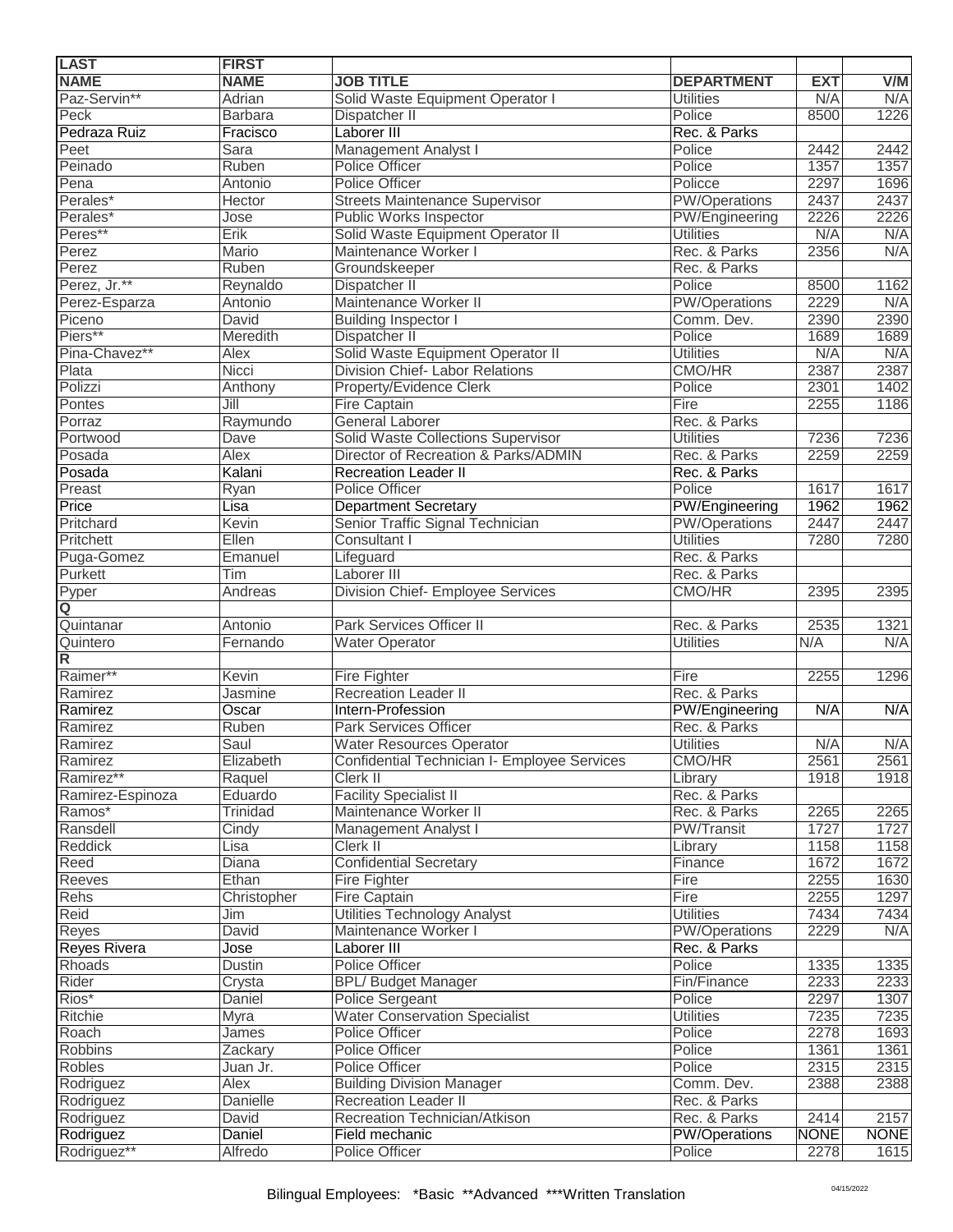| <b>LAST</b>             | <b>FIRST</b>  |                                           |                      |            |      |
|-------------------------|---------------|-------------------------------------------|----------------------|------------|------|
| <b>NAME</b>             | <b>NAME</b>   | <b>JOB TITLE</b>                          | <b>DEPARTMENT</b>    | <b>EXT</b> | V/M  |
| Rodriguez**             | Juan          | <b>Police Officer</b>                     | Police               | 2278       | 1924 |
| Rojo                    | Fernando      | <b>Finance Clerk I</b>                    | Fin/Finance          | 1606       | 1606 |
| Rojo***                 | Rosie         | <b>Community Programs Manager</b>         | Comm. Dev.           | 2381       | 2381 |
| Rosas, Jr.**            | Lazaro        | Water Resources Lead Operator             | <b>Utilities</b>     | 7414       | 7414 |
| Rothstein               | Sheila        | <b>Confidential Secretary</b>             | Rec. & Parks         | 2156       | 2156 |
| Rouleau                 | Dalton        | Fire Fighter                              | Fire                 | 2255       | 1753 |
| Rowan                   | Jonah         | Fire Fighter                              | Fire                 | 2255       | 1709 |
| Rubalcava               | Juan          | <b>Recreation Leader II</b>               | Rec. & Parks         |            |      |
| <b>Rubio</b>            | Edgar         | Police Officer                            | Police               | 2278       | 1744 |
| <b>Rubio</b>            | Jessica       | <b>Police Officer</b>                     | Police               | 2278       | 1743 |
| Rubio**                 | Amner         | Police Officer                            | Police               | 2278       | 1919 |
| Rubio**                 |               | <b>Police Officer</b>                     | Police               |            | 1682 |
|                         | Juan          |                                           |                      | 2297       |      |
| Ruelas                  | <b>Moises</b> | Lifeguard                                 | Rec. & Parks         |            |      |
| <b>Ruiz</b>             | Michelle      | <b>Management Analyst</b>                 | <b>Utilities</b>     | 7266       | 7266 |
| Ruiz                    | Armando       | Recreation Technician (Fleet/Annex)       | Rec. & Parks         | 2266       | 2266 |
| Ruiz**                  | Adriana       | <b>Building Permit Technician II</b>      | Comm. Dev.           | 2391       | 2391 |
| Ruiz**                  | Albaro        | Landfill Heavy Equipment Operator         | <b>Utilities</b>     | N/A        | N/A  |
| Ruiz**                  | Julian        | Senior Crew Leader/Maintenance Specialist | <b>PW/Operations</b> | 2229       | 2126 |
| Ruiz**                  | Raul          | Maintenance Worker II                     | <b>Utilities</b>     | N/A        | N/A  |
| Ryan                    | Elliana       | Lifeguard                                 | Rec. & Parks         |            |      |
| $\overline{\mathbf{s}}$ |               |                                           |                      |            |      |
| Sabedra**               | John E.       | Fire Captain                              | Fire                 | 2255       | 2658 |
| Sahagun                 | <b>Mary</b>   | <b>Recreation Leader II</b>               | Rec. & Parks         |            |      |
| Salas                   | Dena          | Police Officer                            | Police               | 1351       | 1351 |
| Salas**                 | Leonel        | Fire Fighter                              | Fire                 | 2255       | 1724 |
| Salazar                 | Maribel       | Recreation Technician (Ases) AMCYC        | Rec. & Parks         | 2504       | 2504 |
| Salazar**               | Daniel        | Solid Waste Equipment Operator I          | <b>Utilities</b>     | N/A        | N/A  |
| Salinas**               | Ernest        | Police Officer                            | Police               | 2278       | 1147 |
| Sanchez                 | Crystal       | <b>Recreation Leader II</b>               | Rec. & Parks         |            |      |
| Sanchez                 | Michael       | Police Officer                            | Police               | 2278       | 1913 |
| Sanchez                 | Lazaro        | Systems Analyst II                        | CMO/IT               | 2234       | 2234 |
| Sanchez-Garcia          | Lorenzo       | Laborer III                               | Rec. & Parks         |            |      |
| Sanchez-Zamora          | Diego         | <b>Recreation Leader II</b>               | Rec. & Parks         |            |      |
| Sandoval                | Monique       | <b>Police Officer</b>                     | Police               | 1331       | 1331 |
| Sandoval                | Antonio       | Laborer III                               | Rec. & Parks         |            |      |
| Santa Cruz**            | Raul          | Solid Waste Equipment Operator I          | <b>Utilities</b>     | N/A        | N/A  |
| Santiago                | <b>Brian</b>  | Police Officer                            | Police               | 2278       | 1362 |
| Santiago                |               |                                           |                      |            |      |
|                         | Paul          | Police Officer                            | Police               | 2278       | 1207 |
| Santiago**              | Gregorio      | <b>Police Officer</b>                     | Police               | 2278       | 1315 |
| Santos***               | Francisco     | Fire Inspector                            | Fire                 | 2850       | 2850 |
| Sarot                   | Steven        | <b>Water Operator</b>                     | <b>Utilities</b>     | N/A        | N/A  |
| Sarri                   | Marie         | <b>Police Records Supervisor</b>          | Police               | 2295       | 2295 |
| Sarten                  | EJ            | Senior Crew Leader/Maintenance Specialist | <b>Utilities</b>     | 7420       | N/A  |
| Schneider               | Marc          | <b>Chief of Police</b>                    | Police               | 2150       | 2150 |
| Schroff                 | Aric          | <b>Recreation Leader II</b>               | Rec. & Parks         |            |      |
| Schwindt                | <b>Dustin</b> | <b>Equipment Mechanic II</b>              | PW/Operations        | 2467       | N/A  |
| Scott                   | Evan          | <b>Battalion Cief</b>                     | Fire                 | 2335       | 2335 |
| Scott                   | Dawn          | <b>GIS Manager</b>                        | CMO/IT               | 2446       | 2446 |
| Selerino Eulogio        | Guadalupe     | <b>Recreation Leader II</b>               | Rec. & Parks         |            |      |
| Sena                    | Dylan         | Fire Fighter                              | Fire                 | 2255       | 1722 |
| Servin**                | Eduardo       | Police Officer                            | Police               | 2278       | 1367 |
| Shaffer                 | Stephen       | <b>Police Officer</b>                     | Police               | 1263       | 1263 |
| Sibal                   | Randy         | Maintenance Worker I                      | Rec. & Parks         |            |      |
| Silva**                 | Jesse         | Police Lieutenant                         | Police               | 2298       | 2276 |
| Silva**                 | Sasha         | Police Records Technician I               | Police               | 2483       | 2483 |
| Silver**                | Mathew        | Police Officer                            | Police               | 1346       | 1346 |
| Smallwood               | Timothy       | Fire Engineer                             | Fire                 | 2255       | 1107 |
| Smeda                   | Neville       | <b>Bussiness Program Leader</b>           | Rec. & Parks         |            |      |
| Smith                   | <b>Brett</b>  | <b>Fire Captain</b>                       | Fire                 | 2255       | 1238 |
|                         | Dennis        |                                           |                      | 2263       | 2263 |
| Smitherman              |               | <b>Recreation Services Manager</b>        | Rec. & Parks         |            |      |
| Solorio                 | Fernando      | Solid Waste Equipment Operator II         | <b>Utilities</b>     | N/A        | N/A  |
| Sorenson                | Christian     | <b>Recreation Leader II</b>               | Rec. & Parks         |            |      |
| Soto                    | Gloria        | Councilmember                             | <b>City Manager</b>  | 2205       | 2193 |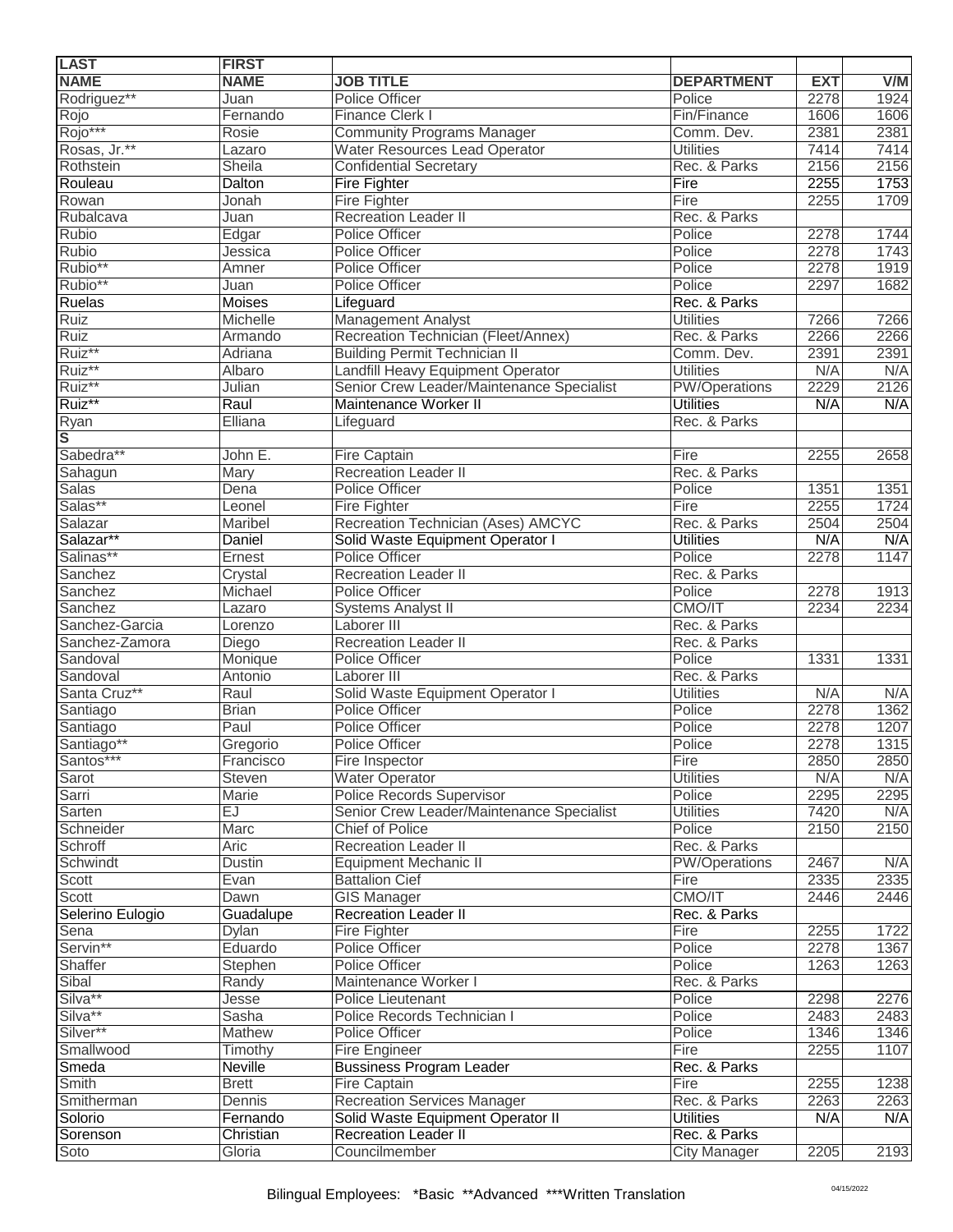| <b>LAST</b>                | <b>FIRST</b>        |                                           |                      |            |      |
|----------------------------|---------------------|-------------------------------------------|----------------------|------------|------|
| <b>NAME</b>                | <b>NAME</b>         | <b>JOB TITLE</b>                          | <b>DEPARTMENT</b>    | <b>EXT</b> | V/M  |
| Soto                       | Steven              | <b>Water Resources Operator</b>           | <b>Utilities</b>     | N/A        | N/A  |
| Souza                      | Jessica             | Lifeguard                                 | Rec. & Parks         |            |      |
| <b>Spears</b>              | Seth                | <b>Fire Fighter</b>                       | Fire                 | 2255       | 1713 |
| Speicher                   | Gillian             | Librarian II                              | Library              | 2828       | 2828 |
| Spencer                    | Vincent             | <b>Police Officer</b>                     | Police               | 2278       | 2461 |
| Spradley                   | <b>Dustin</b>       | Maintenance Worker I                      | PW/Operations        | 2229       | N/A  |
| Springer                   | Shad                | Director of Utilities                     | <b>Utilities</b>     | 7216       | 7216 |
| <b>St Arnaud</b>           | Shannon             | <b>Library Technician</b>                 | Library              | 1684       | 1684 |
| <b>St Claire</b>           | Kamryn              | Lifegaurd/ Swim Instructor                | Rec. & Parks         |            |      |
| <b>Stahl</b>               | Jamison             | Laborer III                               | Rec. & Parks         |            |      |
| Standley                   | David               | Clerk II                                  | Library              | 1510       | 1510 |
| <b>Stevens</b>             | <b>Matthew</b>      | <b>Fire Fighter</b>                       | Fire                 | 2255       | 1108 |
| <b>Stilwell</b>            | Jason               | <b>City Manager</b>                       | <b>City Manager</b>  | 2200       | 2200 |
| <b>Stone</b>               | Casey               | Sr. Park Service Officer                  | Rec. & Parks         | 2534       | 2534 |
| Stowasser                  | Cassandra           | Police Officer                            | Police               | 2278       | 2288 |
| Stoyos                     | Christos            | <b>Principal Civil Engineer</b>           | PW/Engineering       | 1958       | 1958 |
| Straub                     | Thomas              | <b>Fire Engineer</b>                      | Fire                 | 2255       | 1629 |
| Suter                      | Todd                | <b>Laboratory Coordinator</b>             | <b>Utilities</b>     | 7417       | 7417 |
| Sutterfield                | <b>Alan</b>         | <b>PEG Production Manager</b>             | CMO/PEG              | 2501       | 2501 |
| Swain                      | Sylvester           | <b>Police Officer</b>                     | Police               | 2278       | 1279 |
| Switzer                    | Travis              | <b>Fire Fighter</b>                       | Fire                 | 2255       | 1714 |
| т                          |                     |                                           |                      |            |      |
| <b>Talamantes</b>          |                     | Laborer III                               | Rec. & Parks         |            |      |
|                            | James               | <b>Police Officer</b>                     | Police               |            |      |
| Tatarian                   | Julia<br>Tee "Jane" |                                           |                      | 1614       | 1614 |
| Teh                        |                     | <b>Police Services Technician</b>         | Police               | 2278       | 1197 |
| Tejeda**                   | Victor              | <b>Water Operator</b>                     | <b>Utilities</b>     | N/A        | N/A  |
| $\overline{\mathsf{Tell}}$ | Gianna              | Lifegaurd                                 | Rec. & Parks         |            |      |
| Teniente                   | Jael                | <b>Recreation Leader II</b>               | Rec. & Parks         |            |      |
| Teniente                   | Jesse               | <b>Wastewater Operator</b>                | <b>Utilities</b>     | N/A        | N/A  |
| Tesoro                     | <b>Matthew</b>      | Maintenance Worker II                     | <b>PW/Operations</b> | 2229       | N/A  |
| <b>Tevis</b>               | Anthony             | Fire Engineer                             | Fire                 | 2255       | 1326 |
| <b>Toles-Martin</b>        | Kristi              | Secretary                                 | Fire                 | 2255       | 1612 |
| Tonaschia                  | Kayla               | Lifeguard                                 | Rec. & Parks         |            |      |
| <b>Torres</b>              | George              | Landfill Heavy Equipment Lead Operator    | <b>Utilities</b>     | 7234       | 7234 |
| Torres**                   | Sergio              | Maintenance Worker I                      | <b>Utilities</b>     | N/A        | N/A  |
| Totorica*                  | Nathan              | Police Sergeant                           | Police               | 2430       | 2430 |
| Tran                       | Jack                | <b>Building Inspector I</b>               | Comm. Dev.           | 2393       | 2393 |
| <b>Trefts</b>              | Timothy             | <b>Police Officer</b>                     | Police               | 2278       | 1742 |
| <b>Tuggle</b>              | <b>Todd</b>         | <b>Fire Chief</b>                         | Fire                 | 2255       | 1725 |
| <b>Tuttle</b>              | Susan               | <b>Facility Specialist II/Los Flores</b>  | Rec. & Parks         |            |      |
| $\overline{\mathsf{U}}$    |                     |                                           |                      |            |      |
| $Uh^*$                     | Johnathan           | <b>Police Officer</b>                     | Police               | 1110       | 1110 |
| Ujano                      | Angel               | <b>Recreation Leader II</b>               | Rec. & Parks         |            |      |
| Urias                      | Nathaniel           | Maintenance Worker I                      | <b>Utilities</b>     | N/A        | N/A  |
| <b>Ustick</b>              | Richard             | <b>Police Officer</b>                     | Police               | 2278       | 1309 |
| $\overline{\mathsf{v}}$    |                     |                                           |                      |            |      |
| Valadez                    | Alexandra           | Business Program Leader I- Risk Mangement | <b>City Manager</b>  | 2511       | 2511 |
| Valdez Jr <sup>**</sup>    | Eustaquio           | <b>Transit Coordinator</b>                | <b>PW/Transit</b>    | 2170       | 2170 |
| Valencia                   | Javier              | Groundskeeper                             | Rec. & Parks         |            |      |
| Valenzuela                 | Amador              | Laborer III                               | Rec. & Parks         |            |      |
| Valenzuela                 | Daniel              | <b>Recreation Leader II</b>               | Rec. & Parks         |            |      |
| Valle**                    | Jesus               | <b>Police Sergeant</b>                    | Police               | 2298       | 1343 |
| Vallejo                    | David               | Laborer III                               | Rec. & Parks         |            |      |
| van de Kamp                | Mark                | <b>Public Information Manager</b>         | <b>City Manager</b>  | 2372       | 2372 |
| Van Meel**                 | Paul                | Police Lieutenant                         | Police               | 2495       | 2495 |
| Vargas                     | Anthony             | Police Officer                            | Police               | 2278       | 1352 |
| Vargas                     | Ignacio             | Maintenance Worker I                      | <b>Utilities</b>     | N/A        | N/A  |
| Vargas*                    | Diego               | Office Assistant I/ADMIN                  | Rec. & Parks         | 2262       | 2262 |
| Vasquez                    | Abraham             | <b>Recreation Leader II</b>               | Rec. & Parks         |            |      |
| Vasquez                    | Hector              | <b>Equipment Mechanic II</b>              | <b>PW/Operations</b> | 2467       | 2467 |
| Vega                       | Woodrow             | <b>Police Sergeant</b>                    | Police               | 2298       | 2361 |
| Vegezzi**                  | Daniel              | Solid Waste Landfill Supervisor           | <b>Utilities</b>     | 7237       | 7237 |
| Vela                       | Alicia              | <b>Grants Specialist II</b>               | Comm. Dev.           | 2469       | 2469 |
|                            |                     |                                           |                      |            |      |